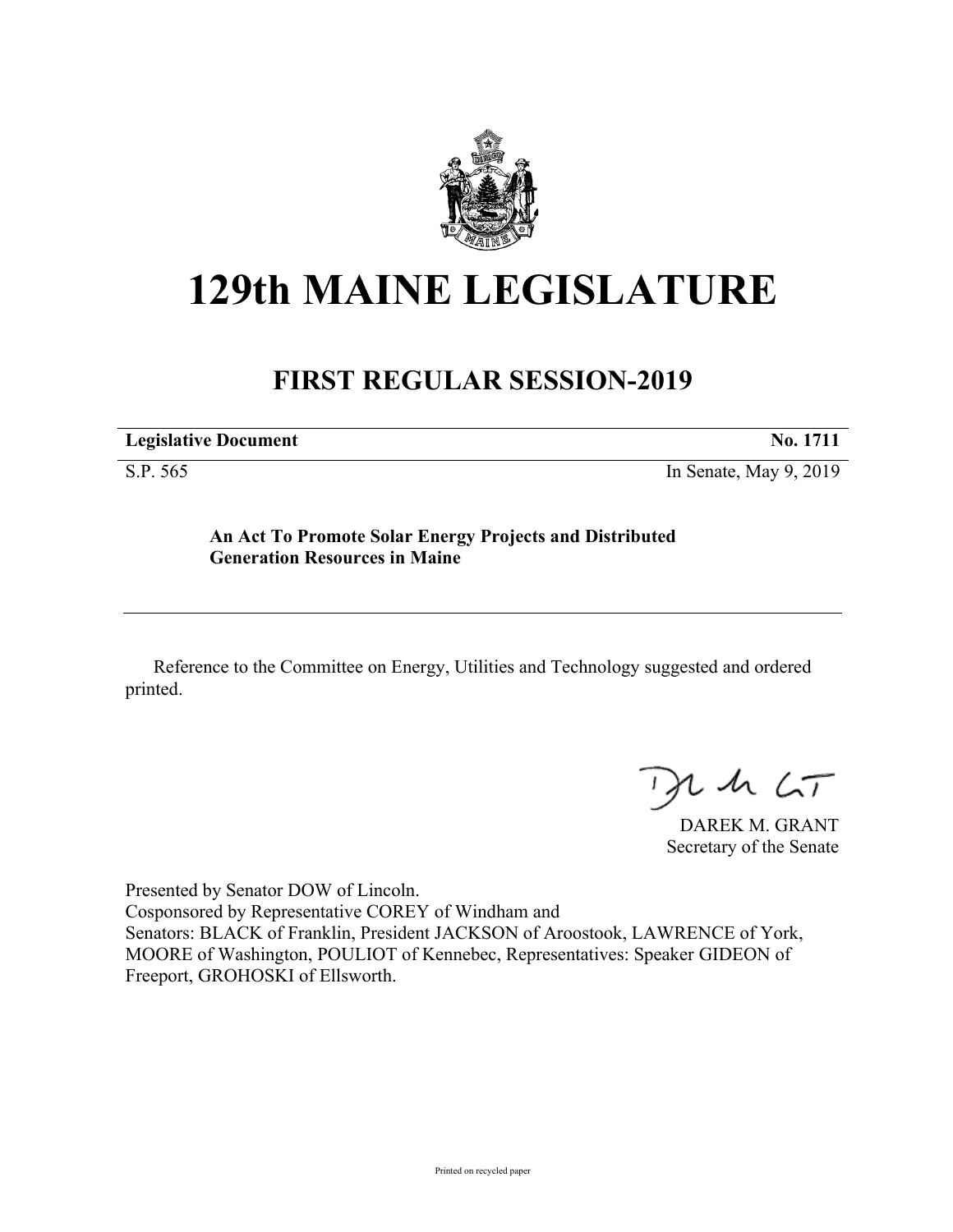| 1              | Be it enacted by the People of the State of Maine as follows:                                                                                           |
|----------------|---------------------------------------------------------------------------------------------------------------------------------------------------------|
| $\overline{c}$ | PART A                                                                                                                                                  |
| 3              | Sec. A-1. 35-A MRSA §3201, sub-§11-A is enacted to read:                                                                                                |
| 4              | 11-A. Investor-owned transmission and distribution utility. "Investor-owned                                                                             |
| 5              | transmission and distribution utility" has the same meaning as in section 3104, subsection                                                              |
| 6              | 1, paragraph A.                                                                                                                                         |
| 7              | Sec. A-2. 35-A MRSA §3201, sub-§13-A is enacted to read:                                                                                                |
| 8<br>9         | 13-A. Nameplate capacity. "Nameplate capacity" means the installed or rated<br>capacity of a power generator.                                           |
| 10             | Sec. A-3. 35-A MRSA §3209-A, sub-§§1 to 3 are enacted to read:                                                                                          |
| 11             | 1. Financial interest. The commission shall allow a customer to participate in net                                                                      |
| 12             | energy billing if the customer has a financial interest in a distributed generation resource                                                            |
| 13             | as defined in section 3471-A, subsection 5, including facility ownership, a lease                                                                       |
| 14             | agreement or a power purchase agreement. A financial interest under this subsection may                                                                 |
| 15<br>16       | be shared by multiple net energy billing customers that have distinct billing accounts with<br>an investor-owned transmission and distribution utility. |
| 17             | <b>2. Limit on accounts.</b> Up to 200 customers may participate in net energy billing                                                                  |
| 18             | with a shared interest in a distributed generation resource, except that the number of                                                                  |
| 19             | eligible customers or meters is limited to 10 for a shared interest in an eligible facility                                                             |
| 20             | located in the service territory of an investor-owned transmission and distribution utility                                                             |
| 21             | located in an area administered by the independent system administrator for northern                                                                    |
| 22             | <u>Maine or any successor of the independent system administrator for northern Maine</u>                                                                |
| 23             | unless the commission determines that the utility's billing system can accommodate more                                                                 |
| 24             | than 10 accounts or meters for the purpose of net energy billing.                                                                                       |
| 25             | 3. System size. The maximum nameplate capacity of a distributed generation                                                                              |
| 26             | resource that may be used for net energy billing is one megawatt.                                                                                       |
| 27             | <b>4. Rules.</b> The commission may adopt rules to implement this section. Rules                                                                        |
| 28             | adopted pursuant to this subsection are routine technical rules as defined in Title 5,                                                                  |
| 29             | chapter 375, subchapter 2-A.                                                                                                                            |
| 30             | Sec. A-4. 35-A MRSA §3209-B is enacted to read:                                                                                                         |
| 31             | §3209-B. Distributed generation resource rates                                                                                                          |
| 32             | <b>1.</b> New distributed generation resources. On or before January 1, 2020, the                                                                       |
| 33             | commission shall examine options to promote the development of new distributed                                                                          |
| 34             | generation resources of up to 2 megawatts in the most cost-effective manner possible,                                                                   |
| 35             | including minimizing costs to ratepayers. For the purpose of this section, "new                                                                         |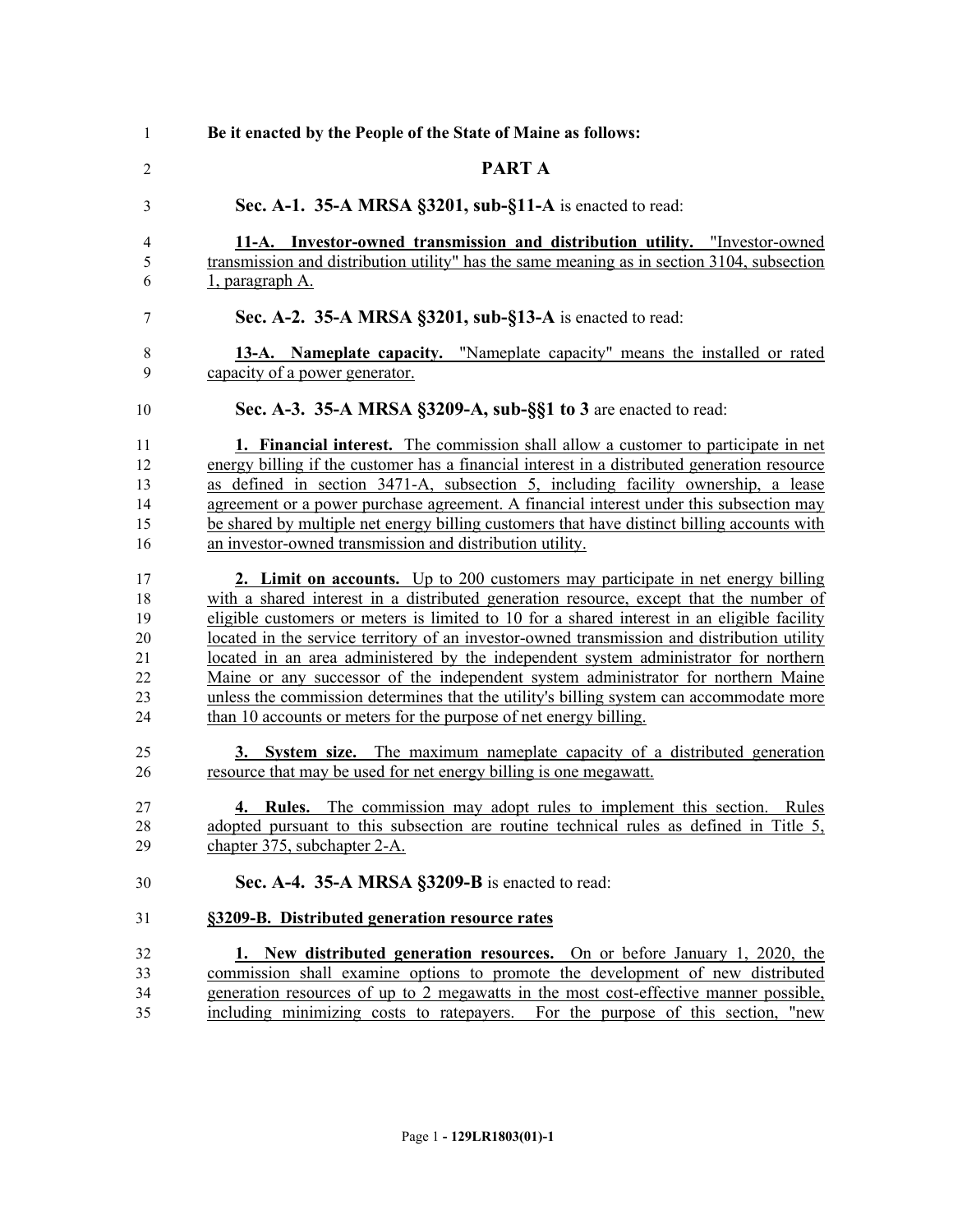distributed generation resource" means a distributed generation resource as defined by section 3471-A, subsection 5 that is installed after August 1, 2019.

 **2. Distributed generation resource tariff rate.** If the commission determines that the most cost-effective method, including the minimization of costs to ratepayers, of promoting new distributed generation resources for nonresidential customers under subsection 1 is the establishment of a tariff rate for the nonresidential customers, the commission may establish a pilot program for a tariff rate effective January 1, 2020. The pilot program must be limited to no more than 40 megawatts in total. The pilot program tariff rate must be no more than the standard-offer service rate under section 3212 for the rate class that includes the smallest commercial customers plus as small a percentage of the effective transmission and distribution rate for the rate class that includes the smallest commercial customers as the commission determines will achieve the purpose of this section. A customer who elects the tariff rate is eligible for the rate for a period of no less than 20 years. The commission shall publish the tariff rate for new customers in the following year by December 1st each year or January 1st for use in the year 2020.

 The commission shall allow a customer to participate in the pilot program if the customer has a financial interest in a distributed generation resource as defined in section 3471-A, subsection 5, including facility ownership, a lease agreement or a power purchase agreement.

 **3. Report.** The commission shall submit a report on the benefits and costs of the 21 pilot program under subsection 2 to the joint standing committee of the Legislature 22 having jurisdiction over energy matters no later than January 1, 2025 and by January 1st for every subsequent 5 years that the pilot program is in effect. The report must provide information about the total value to the electrical system of output from distributed generation resources participating in the program and total costs to transmission and 26 distribution utilities over both the short and long term. The commission may recommend modification of future tariff rates or discontinuance of the pilot program.

 **4. Rules.** The commission may adopt rules to implement this section. Rules adopted under this subsection are routine technical rules as defined in Title 5, chapter 375, subchapter 2-A.

**Sec. A-5. 35-A MRSA §3471-A** is enacted to read:

### **§3471-A. Definitions**

- As used in this chapter, unless the context otherwise indicates, the following terms have the following meanings.
- **1. Bid rate.** "Bid rate" means the rate proposed under a qualified bid for the output of a distributed generation resource in response to a competitive procurement solicitation.
- **2. Clearing price.** "Clearing price" means the highest bid rate accepted by the commission received for a procurement target under this chapter.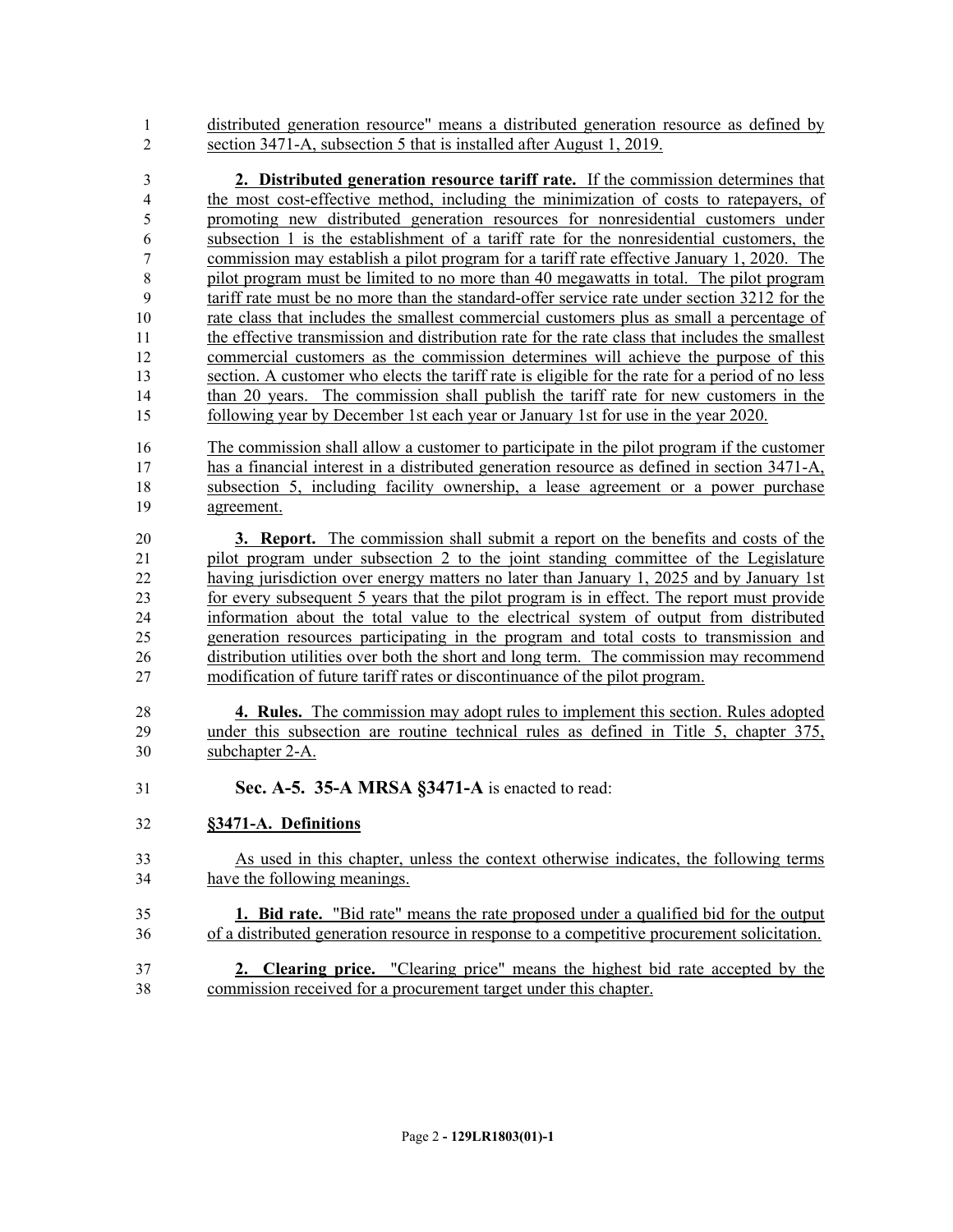| 1                   | 3. Commercial or institutional customer. "Commercial or institutional customer"                                                                                                         |
|---------------------|-----------------------------------------------------------------------------------------------------------------------------------------------------------------------------------------|
| $\overline{c}$      | means a nonresidential customer of an investor-owned transmission and distribution                                                                                                      |
| 3                   | utility in the State.                                                                                                                                                                   |
| $\overline{4}$<br>5 | <b>4.</b> Credit rate. "Credit rate" means the per kilowatt-hour rate used to calculate the<br>monetary value of a distributed generation resource. The credit rate is equal to the per |
| 6                   | kilowatt-hour rate in the long-term contracts entered into between a standard buyer or a                                                                                                |
| 7                   | transmission and distribution utility and a project sponsor and must be the same for all                                                                                                |
| $\,$ 8 $\,$         | subscribers of a particular large-scale shared distributed generation resource.                                                                                                         |
|                     |                                                                                                                                                                                         |
| 9                   | <b>5. Distributed generation resource.</b> "Distributed generation resource" means an                                                                                                   |
| 10                  | electric generating facility with a nameplate capacity of no more than 5 megawatts that                                                                                                 |
| 11<br>12            | uses a renewable fuel or technology under section 3210, subsection 2, paragraph B-3 and<br>is located in the service territory of a transmission and distribution utility in the State. |
| 13                  | 6. Investor-owned transmission and distribution utility. "Investor-owned                                                                                                                |
| 14                  | transmission and distribution utility" has the same meaning as in section 3104, subsection                                                                                              |
| 15                  | 1, paragraph A.                                                                                                                                                                         |
| 16                  | 7. Kilowatt. "Kilowatt" means 1,000 watts, measured in alternating current.                                                                                                             |
| 17                  | <b>8. Kilowatt-hour.</b> "Kilowatt-hour" means one kilowatt of power sustained for one                                                                                                  |
| 18                  | hour.                                                                                                                                                                                   |
| 19                  | 9. Large-scale shared distributed generation resource. "Large-scale shared                                                                                                              |
| 20                  | distributed generation resource" means a distributed generation resource that is selected                                                                                               |
| 21                  | in a procurement under section 3477 the beneficial use of the output of which is owned                                                                                                  |
| 22                  | by or allocated to subscribers.                                                                                                                                                         |
| 23                  | <b>10. Megawatt.</b> "Megawatt" means 1,000,000 watts, measured in alternating current.                                                                                                 |
| 24<br>25            | When used in reference to a generation resource, a megawatt is measured by the<br>generator's nameplate capacity.                                                                       |
|                     |                                                                                                                                                                                         |
| 26                  | 11. Nameplate capacity. "Nameplate capacity" means the installed or rated                                                                                                               |
| 27                  | capacity of a power generator.                                                                                                                                                          |
| 28                  | 12. Offer. "Offer" means a proposal to install a distributed generation resource of a                                                                                                   |
| 29                  | specified capacity in exchange for a contract with a standard buyer under section 3475.                                                                                                 |
|                     |                                                                                                                                                                                         |
| 30                  | 13. Output. "Output" means energy, capacity, renewable energy certificates and all                                                                                                      |
| 31                  | other environmental attributes and market products that are available or may become                                                                                                     |
| 32                  | available from a distributed generation resource.                                                                                                                                       |
| 33                  | 14. Project sponsor. "Project sponsor" means an entity or its successor or assignee                                                                                                     |
| 34                  | that owns or operates a large-scale shared distributed generation resource on behalf of                                                                                                 |
| 35                  | subscribers.                                                                                                                                                                            |
| 36                  | <b>Qualified bid.</b> "Qualified bid" means a bid offering the output from a<br>15.                                                                                                     |
| 37                  | distributed generation resource that the commission determines meets the minimum                                                                                                        |
| 38                  | qualification requirements established by rule.                                                                                                                                         |
|                     |                                                                                                                                                                                         |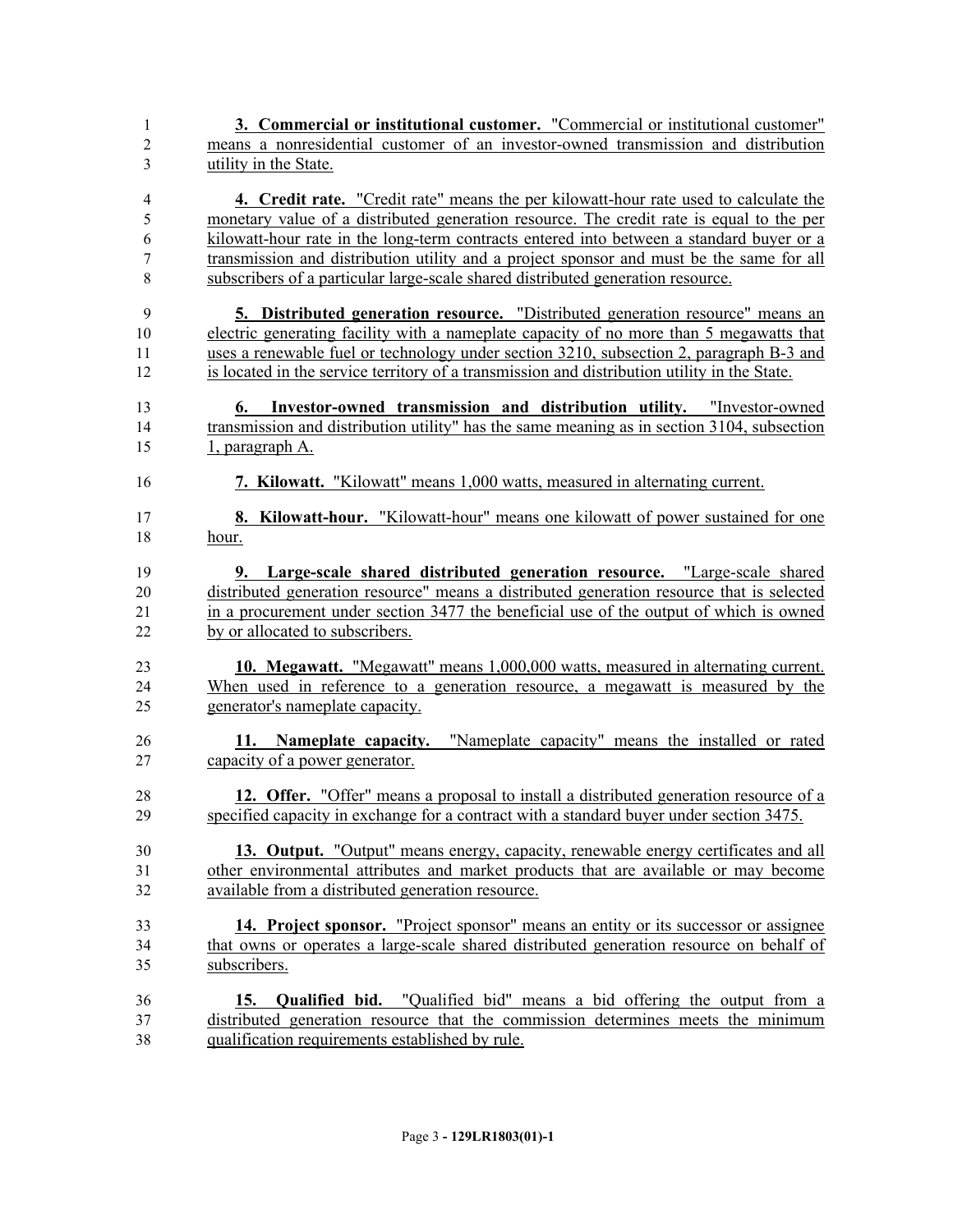| 1      | <b>16. Qualified person.</b> "Qualified person" means a person who installs photovoltaic      |
|--------|-----------------------------------------------------------------------------------------------|
| 2      | equipment and who:                                                                            |
| 3      | A. Possesses a license under Title 32, section 1202-A, subsection 2 or 4;                     |
| 4      | B. Is enrolled in a United States Department of Labor or Department of Labor                  |
| 5      | registered electrical apprenticeship program and supervised by a person under                 |
| 6      | paragraph A; or                                                                               |
| $\tau$ | C. Possesses a license under Title 32, section 1202-A, subsection 1 or 3 and is               |
| $8\,$  | supervised by a person under paragraph A.                                                     |
| 9      | 17. Rate. "Rate" means a price per kilowatt-hour of delivered energy as measured              |
| 10     | by a revenue-quality meter at a distributed generation resource's point of connection to      |
| 11     | the electric grid.                                                                            |
| 12     | <b>18. Subscriber.</b> "Subscriber" means a retail customer of a transmission and             |
| 13     | distribution utility that owns or has the right to a subscription and that has identified an  |
| 14     | account to which the subscription is attributed.                                              |
| 15     | 19. Subscription. "Subscription" means a proportional interest in a large-scale               |
| 16     | shared distributed generation resource. Each subscription must be sized to represent at       |
| 17     | least one kilowatt of the resource's generating capacity.                                     |
| 18     | Sec. A-6. 35-A MRSA §3473, sub-§§3 to 6 are enacted to read:                                  |
| 19     | 3. Procurements. The commission shall procure distributed generation resources in             |
| 20     | the large-scale shared and commercial or institutional market segments using the targets      |
| 21     | and procurement methods described in this chapter.                                            |
| 22     | 4. Participation in wholesale markets. The commission and investor-owned                      |
| 23     | transmission and distribution utilities shall take all commercially reasonable steps to       |
| 24     | promote the participation of distributed generation resources in serving the State's energy   |
| 25     | needs and in the wholesale electricity, capacity and ancillary service markets.               |
| 26     | 5. Change in tax treatment. If a change in federal tax laws, rules or policy                  |
| 27     | materially modifies the burdens or costs to customers or utilities associated with the        |
| 28     | procurements under this chapter, the commission shall issue a report to the joint standing    |
| 29     | committee of the Legislature having jurisdiction over energy matters describing the           |
| 30     | impact of these changes and recommending any actions necessary to maintain the                |
| 31     | benefits of the procurements under this chapter.                                              |
| 32     | <b>6. Timely interconnection.</b> The commission shall ensure the timely review and           |
| 33     | execution of interconnection requests and the timely completion of work needed for the        |
| 34     | safe, reliable and cost-effective interconnection of distributed generation resources. The    |
| 35     | commission shall establish by rule requirements on investor-owned transmission and            |
| 36     | distribution utilities governing the interconnection process for distributed generation       |
| 37     | resources and establishing financial penalties to assure timely actions by those utilities to |
| 38     | achieve the procurements under sections 3476 and 3477. Rules adopted under this               |
| 39     | subsection are routine technical rules as defined in Title 5, chapter 375, subchapter 2-A.    |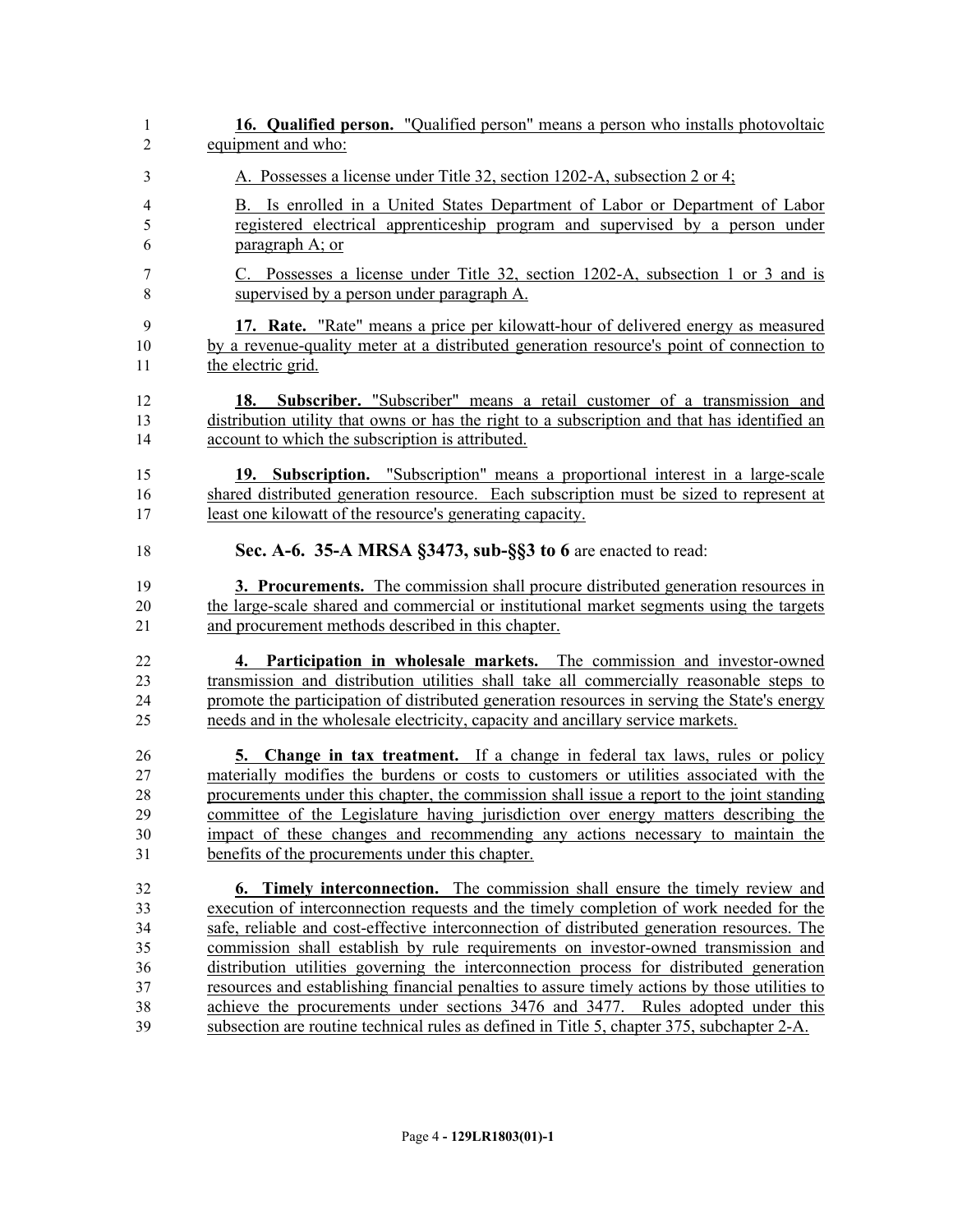**Sec. A-7. 35-A MRSA §§3475 to 3478** are enacted to read:

#### **§3475. Standard buyer**

 A standard buyer designated pursuant to this section shall aggregate the output of the portfolio of distributed generation resources procured pursuant to this chapter and sell or use the output of the resources in a manner that maximizes the value of the portfolio of the resources to all ratepayers.

 **1. Designation of standard buyer.** Each investor-owned transmission and distribution utility serves as the standard buyer in its service territory, except that the commission may designate another entity to serve as the standard buyer if the commission determines that the designation is in the best interest of customers in the service territory. The standard buyer is subject to the jurisdiction of the commission.

- **2. Obligations of standard buyer.** A standard buyer shall:
- A. Serve as counterparty to long-term contracts with project sponsors pursuant to section 3477;
- B. If the standard buyer is not an investor-owned transmission and distribution utility, reimburse an investor-owned transmission and distribution utility for any bill credit or payment to a subscriber or project sponsor pursuant to section 3477;
- C. Establish reasonable measurement and verification requirements for distributed generation resources;
- D. Provide information needed to allocate costs and benefits pursuant to subsection 3; and
- E. Provide aggregate data regarding the output of distributed generation resources pursuant to sections 3476 and 3477.

 **3. Standard buyer cost allocation.** The commission and each standard buyer designated pursuant to subsection 1 shall implement a transparent mechanism to track and recover or distribute the eligible costs and benefits under this subsection incurred by procuring distributed generation resources pursuant to this chapter. These eligible costs and benefits must be reviewed by the commission annually and allocated to and recovered from customers of the investor-owned transmission and distribution utility in whose territory the distributed generation resource is located through a process established by rule of the commission. The process established by the commission must be similar to the allocation of costs and benefits of long-term energy contracts in section 3210-F. Eligible costs and benefits include:

- A. Incremental costs of serving as the standard buyer;
- B. All payments or bill credits to customers, subscribers and project sponsors under each procurement pursuant to sections 3476 and 3477; and
- C. All revenue from sale of the output of distributed generation resources procured pursuant to this chapter.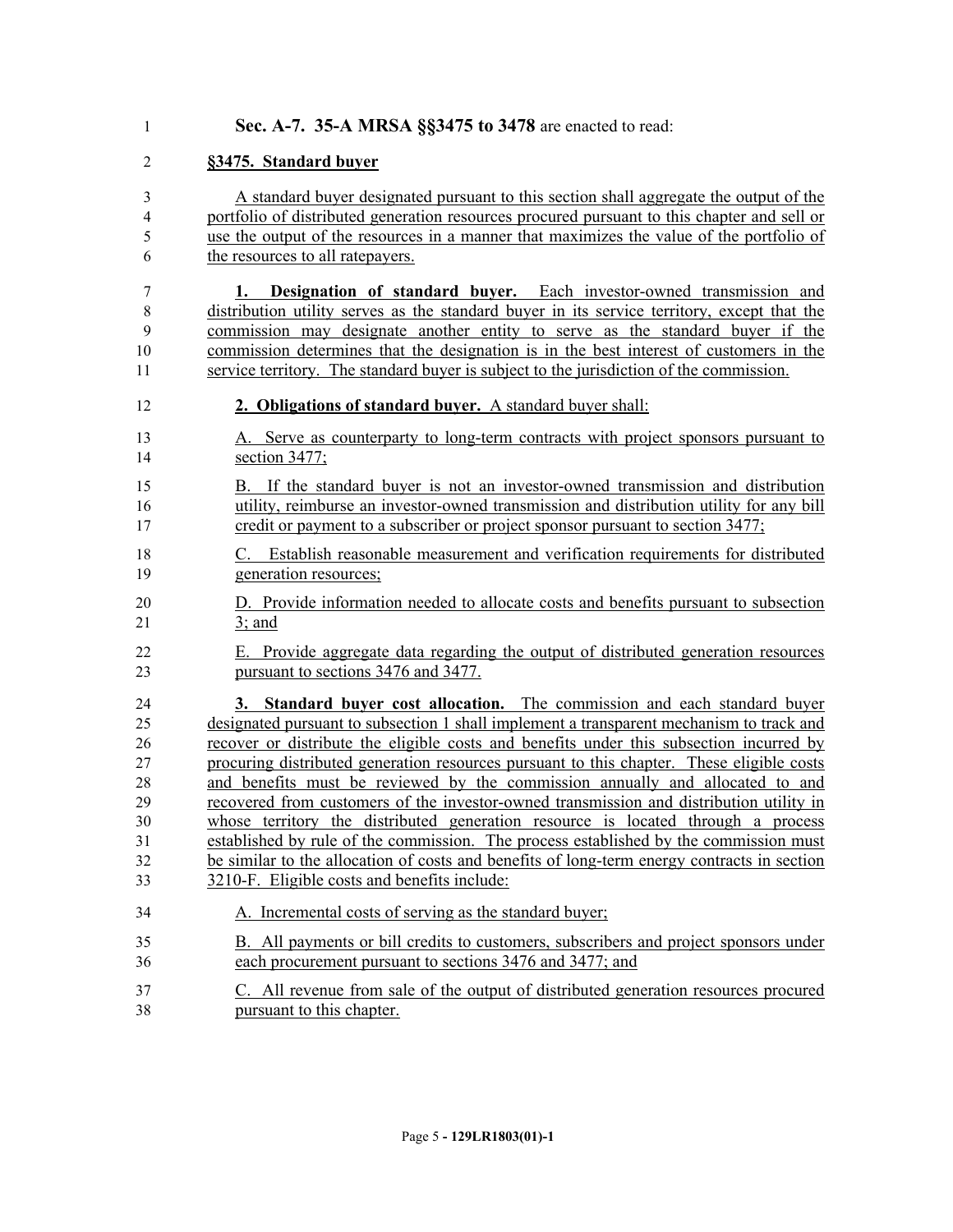| 1              | 4. Rules. The commission shall adopt rules to implement this section. Rules adopted        |
|----------------|--------------------------------------------------------------------------------------------|
| $\overline{c}$ | under this subsection are routine technical rules as defined in Title 5, chapter 375,      |
| $\mathfrak{Z}$ | subchapter 2-A. The commission shall ensure that the rules and procedures established      |
| $\overline{4}$ | under this chapter provide opportunities for entities other than the standard buyer to     |
| 5              | aggregate and sell the output of distributed generation resources in the applicable        |
| 6              | markets.                                                                                   |
| $\tau$         | §3476. Commercial or institutional resources procurement                                   |
| $\,8\,$        | <b>1. Procurement amounts.</b> By July 1, 2024, the commission shall procure 125           |
| 9              | megawatts of the output of distributed generation resources associated with commercial     |
| 10             | or institutional customer accounts by conducting an initial competitive solicitation of 25 |
| 11             | megawatts to establish market-based, declining block contract rates to procure the         |
| 12             | remaining 100 megawatts.                                                                   |
| 13             | 2. Initial competitive procurement. The following standards apply to the initial           |
| 14             | competitive procurement under subsection 1 of distributed generation resources from        |
| 15             | commercial or institutional customers:                                                     |
| 16             | A. On or before January 1, 2020, the commission shall publish rules for the initial        |
| 17             | competitive solicitation of 25 megawatts of distributed generation resources under         |
| 18             | subsection 1. The publication must include the form of contract provided under             |
| 19             | subsection 8;                                                                              |
| 20             | B. The commission shall accept bids for 30 calendar days beginning on or before            |
| 21             | July 1, 2020 and review the bids based on the requirements under subsections 5, 6          |
| 22             | and 7. The commission may select qualified bids in excess of 25 megawatts if the           |
| 23             | commission determines that the incremental procurement is in the public interest. If       |
| 24             | the commission selects qualified bids in excess of 25 megawatts, the commission            |
| 25             | shall reduce the quantity procured in subsequent block procurements. If the                |
| 26             | commission selects bids totaling less than 25 megawatts in the initial competitive         |
| 27             | procurement, the quantity procured in subsequent block procurements must increase          |
| 28             | by the difference between 25 megawatts and the number of megawatts submitted in            |
| 29             | the initial competitive procurement. If pursuant to subsections 5 and 6 no bids are        |
| 30             | accepted, the commission shall:                                                            |
| 31             | (1) Conduct a new initial competitive procurement under this subsection within 9           |
| 32             | months; and                                                                                |
| 33             | (2) Study the reasons for the inability of the procurement to secure the target            |
| 34             | amount and submit a report of its findings and any recommended legislation to              |
| 35             | the joint standing committee of the Legislature having jurisdiction over energy            |
| 36             | matters;                                                                                   |
| 37             | C. The commission shall issue a public notice of the procurement results no later          |
| 38             | than 30 calendar days after the bid acceptance period has ended. The public notice         |
| 39             | must include the name, sponsor, size and location of each selected project and the         |
| 40             | awarded contract price; and                                                                |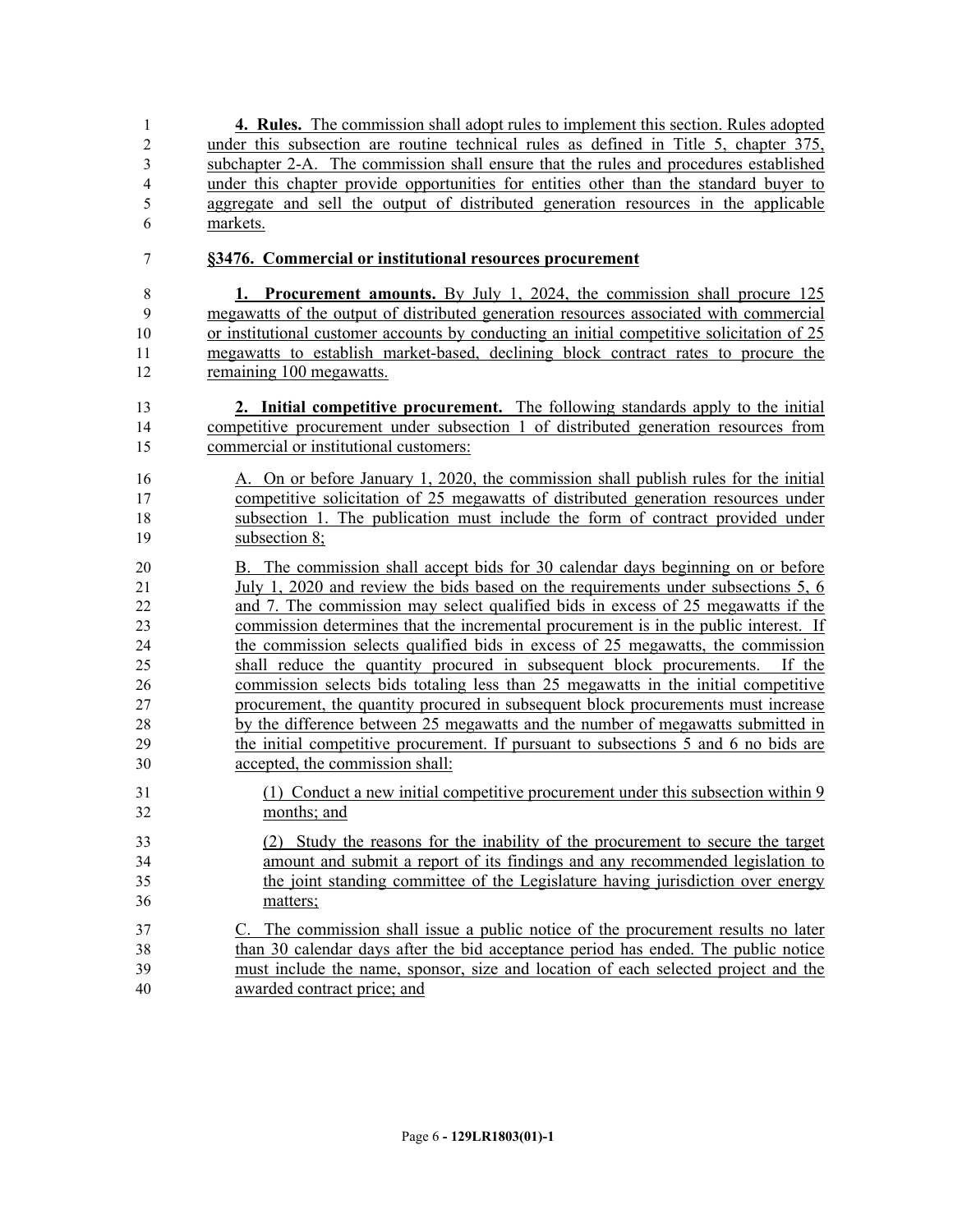| $\mathbf{1}$                                  | D. The applicable standard buyer shall enter into a contract with the selected project                                                                                                                                                                                                                                                                                                                                                                                                                                                                                                      |
|-----------------------------------------------|---------------------------------------------------------------------------------------------------------------------------------------------------------------------------------------------------------------------------------------------------------------------------------------------------------------------------------------------------------------------------------------------------------------------------------------------------------------------------------------------------------------------------------------------------------------------------------------------|
| $\boldsymbol{2}$                              | or projects for a term of 20 years at a specified contract rate equal to the clearing                                                                                                                                                                                                                                                                                                                                                                                                                                                                                                       |
| 3                                             | price to be paid as a bill credit to the commercial or institutional customer.                                                                                                                                                                                                                                                                                                                                                                                                                                                                                                              |
| $\overline{4}$                                | 3. Subsequent block contract rate procurements. Subsequent to the initial                                                                                                                                                                                                                                                                                                                                                                                                                                                                                                                   |
| 5                                             | competitive procurement under subsection 2, the remaining procurement must proceed                                                                                                                                                                                                                                                                                                                                                                                                                                                                                                          |
| 6                                             | pursuant to the following:                                                                                                                                                                                                                                                                                                                                                                                                                                                                                                                                                                  |
| 7<br>$\,$ 8 $\,$<br>9<br>10<br>11<br>12<br>13 | The commission shall procure 4 additional blocks of contracted distributed<br>А.<br>generation resources to meet the overall procurement goal of subsection 1. Each<br>procurement block size equals 1/4 of the difference between 125 megawatts and the<br>quantity procured under subsection 2. These blocks are numbered sequentially,<br>starting with 2. Subsequent procurements are assigned to a particular block, starting<br>with procurement block 2 and finishing with procurement block 5;<br>B. The block contract rate for procurement block 2 must equal 97% of the clearing |
| 14                                            | price determined in subsection 2. Each successive procurement block must have a                                                                                                                                                                                                                                                                                                                                                                                                                                                                                                             |
| 15                                            | block contract rate equal to 97% of the preceding block;                                                                                                                                                                                                                                                                                                                                                                                                                                                                                                                                    |
| 16                                            | C. Blocks 2 to 5 must be opened immediately following the initial competitive                                                                                                                                                                                                                                                                                                                                                                                                                                                                                                               |
| 17                                            | procurement for bids qualifying under subsection 5;                                                                                                                                                                                                                                                                                                                                                                                                                                                                                                                                         |
| 18<br>19<br>20<br>21                          | The applicable standard buyer shall enter into a contract with each qualified<br>D.<br>project for a term of 20 years at a specified contract rate equal to the block contract<br>rate of the procurement block then open and paid as a bill credit to the commercial or<br>institutional customer; and                                                                                                                                                                                                                                                                                     |
| 22                                            | E. Each contract awarded pursuant to this subsection reduces the available capacity                                                                                                                                                                                                                                                                                                                                                                                                                                                                                                         |
| 23                                            | in a procurement block, with the earliest awards reducing the lowest numbered                                                                                                                                                                                                                                                                                                                                                                                                                                                                                                               |
| 24                                            | procurement block that has remaining capacity. If an awarded contract exceeds the                                                                                                                                                                                                                                                                                                                                                                                                                                                                                                           |
| 25                                            | remaining capacity of its procurement block, the contract rate is set at the block                                                                                                                                                                                                                                                                                                                                                                                                                                                                                                          |
| 26                                            | contract rate for the block filled by this award and any overprocurement in one block                                                                                                                                                                                                                                                                                                                                                                                                                                                                                                       |
| 27                                            | is subtracted from the quantity available in the next block. If a contract award                                                                                                                                                                                                                                                                                                                                                                                                                                                                                                            |
| 28                                            | exceeds the capacity of procurement block 5, the entire quantity of the offer is                                                                                                                                                                                                                                                                                                                                                                                                                                                                                                            |
| 29                                            | awarded at the block contract rate for procurement block 5 and no further contracts                                                                                                                                                                                                                                                                                                                                                                                                                                                                                                         |
| 30                                            | may be awarded except under subsection 8.                                                                                                                                                                                                                                                                                                                                                                                                                                                                                                                                                   |
| 31                                            | 4. Failure to complete timely procurement. If any procurement block remains                                                                                                                                                                                                                                                                                                                                                                                                                                                                                                                 |
| 32                                            | unfilled for more than 12 months from the time the previous block was filled:                                                                                                                                                                                                                                                                                                                                                                                                                                                                                                               |
| 33<br>34                                      | The commission shall suspend procurements under subsection 3 pending<br>А.<br>completion of the process described in this subsection;                                                                                                                                                                                                                                                                                                                                                                                                                                                       |
| 35<br>36<br>37<br>38<br>39<br>40              | The commission shall review and may amend the rules published under<br>В.<br>subsection 2, paragraph A or the standard contract under subsection 8 for a new<br>competitive procurement of long-term contracts for the output of at least 25<br>megawatts of distributed generation resources as part of the procurement goal in<br>subsection 1. The commission shall publish any amendments and a new bid<br>acceptance period for not less than 6 months and not more than 9 months;                                                                                                     |
| 41                                            | C. The commission shall accept bids for 30 calendar days from the date established                                                                                                                                                                                                                                                                                                                                                                                                                                                                                                          |
| 42                                            | in paragraph B and review the bids based on the requirements set forth in subsections                                                                                                                                                                                                                                                                                                                                                                                                                                                                                                       |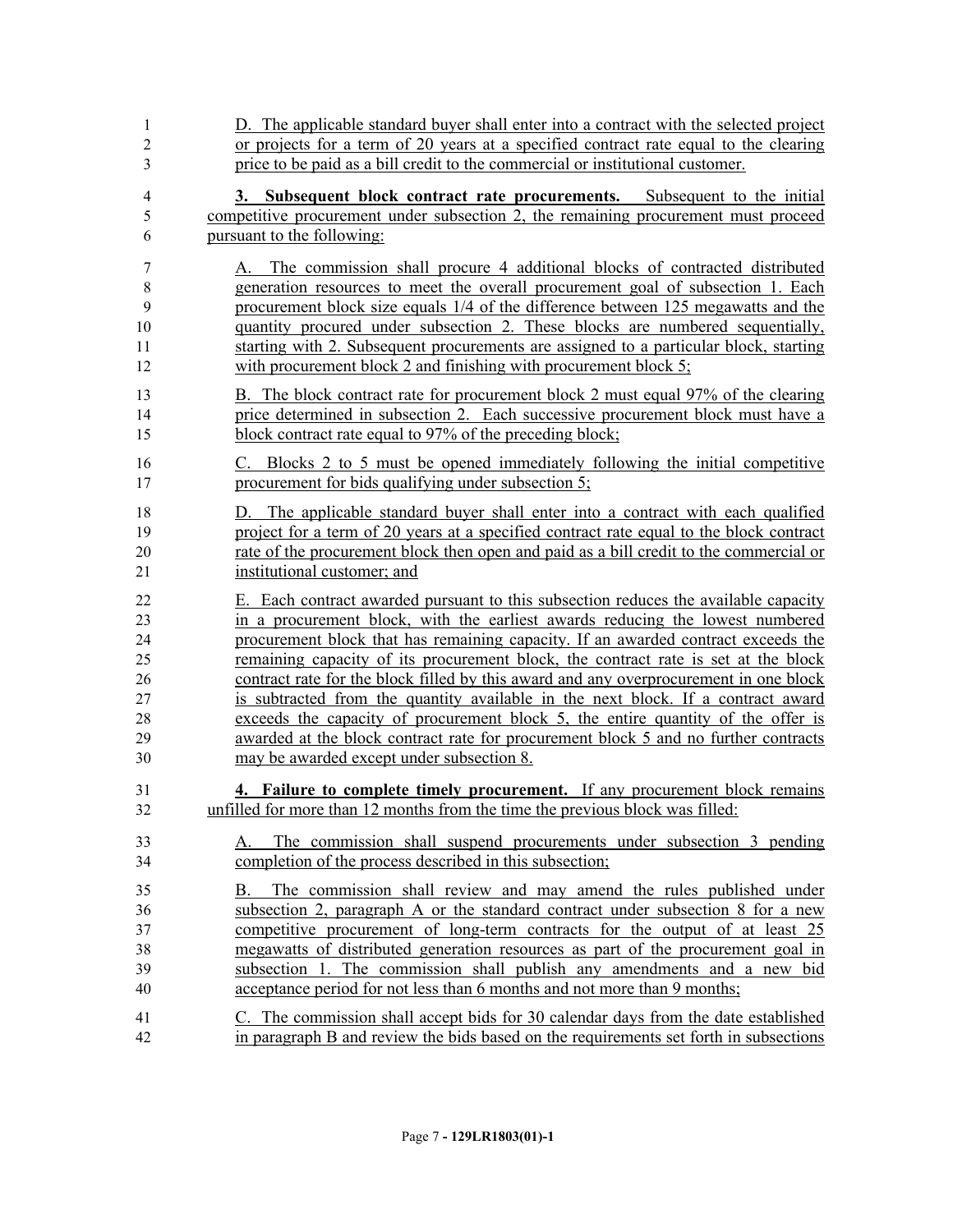| $\mathbf{1}$   | 5, 6 and 7 and the published rules. The commission may select qualified bids in                                                                              |
|----------------|--------------------------------------------------------------------------------------------------------------------------------------------------------------|
| $\sqrt{2}$     | excess of 25 megawatts if the commission determines that the incremental                                                                                     |
| $\mathfrak{Z}$ | procurement is in the public interest and the incremental procurement reduces the                                                                            |
| $\overline{4}$ | quantity procured in subsequent procurements.                                                                                                                |
| 5              | D. The commission shall issue a public notice of the procurement results no later                                                                            |
| 6              | than 30 calendar days after the bid acceptance period has ended. The public notice                                                                           |
| 7              | must include the name, sponsor, size and location of each selected project and the                                                                           |
| $\,$ 8 $\,$    | awarded contract price;                                                                                                                                      |
| 9              | E. The applicable standard buyer shall enter into a contract with the selected project                                                                       |
| 10             | or projects for a term of 20 years at a specified contract rate equal to the highest                                                                         |
| 11             | selected offer rate as adjusted under subsection 7 to be paid as a bill credit to the                                                                        |
| 12             | commercial or institutional customer;                                                                                                                        |
| 13             | F. The commission shall reopen procurements under subsection 3 unless no contracts                                                                           |
| 14             | are awarded under paragraph E. The quantity procured under paragraph C must be                                                                               |
| 15             | subtracted from the current procurement block and the block contract rate for that                                                                           |
| 16             | procurement block must be set at the clearing price set under paragraph E. The block                                                                         |
| 17             | contract rate for each subsequent procurement block must be set at 97% of the newly                                                                          |
| 18             | established rate for the preceding procurement block; and                                                                                                    |
| 19             | G. If no contracts are awarded under paragraph E, the commission shall conduct                                                                               |
| 20             | another competitive solicitation under this subsection with the bid acceptance period                                                                        |
| 21             | to open approximately 12 months after the bid acceptance period determined in                                                                                |
| 22             | paragraph B. The commission shall also examine the reasons for the inability of the                                                                          |
| 23             | procurement to secure the target amount and submit a report of its findings and any                                                                          |
| 24             | recommended legislation to the joint standing committee of the legislature having                                                                            |
| 25             | jurisdiction over energy matters.                                                                                                                            |
| 26<br>27       | Bid or offer qualification. The commission shall establish minimum<br>5.<br>requirements for bids or offers in a solicitation under this section, including: |
| 28             | A. Demonstration of site control;                                                                                                                            |
| 29             | B. If a participating commercial or institutional customer is not the party making the                                                                       |
| 30             | bid, an agreement from a customer that would receive bill credits under subsection 9;                                                                        |
| 31             | C. A fully executed interconnection service agreement with an investor-owned                                                                                 |
| 32             | transmission and distribution utility;                                                                                                                       |
| 33             | D. A plan and schedule to obtain all required federal, state and local permits and                                                                           |
| 34             | approvals for the project; and                                                                                                                               |
| 35             | E. The capacity to make a financial assurance deposit at the time a contract is signed.                                                                      |
| 36             | A photovoltaic project must employ qualified persons for the complete installation and                                                                       |
| 37             | electrical maintenance of the distributed generation resource under standards required by                                                                    |
| 38             | the Electricians' Examining Board under Title 32, section 1153-A. A bid may not be                                                                           |
| 39             | accepted for a distributed generation resource located on prime farmland as defined by                                                                       |
| 40             | the United States Department of Agriculture and delineated by the Department of                                                                              |
| 41             | Agriculture, Conservation and Forestry. The commission may by rule require a bidder to                                                                       |
| 42             | pay a reasonable bidding fee to defray administrative costs.                                                                                                 |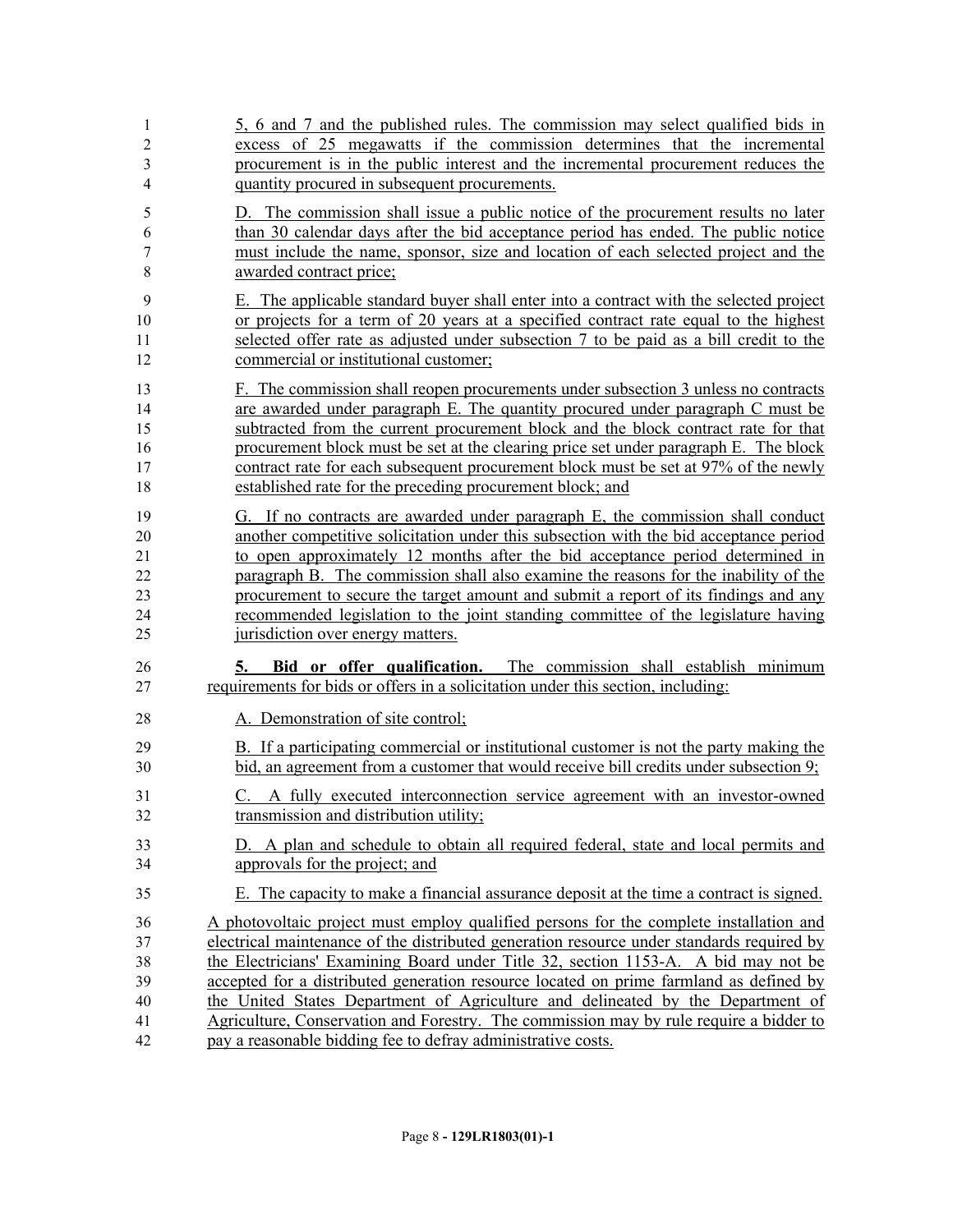- **6. Ensuring competition.** Prior to each solicitation under subsections 2 to 4, the commission shall establish standards to ensure that the solicitation has a sufficient number of unique bidders and quantity of qualified bids to be determined competitive. If the commission concludes that a solicitation is not competitive, the commission may reduce the target procurement quantities to the highest level, including zero, that may be procured consistent with this subsection and shall defer to subsequent solicitations the capacity reduced in the solicitation.
- **7. Bid selection.** Following a review of bids received in the solicitations under subsections 2 to 4, and after any adjustment to the target quantity under subsection 6, the commission shall select one or more winning bids that, in the aggregate, meet the target procurement quantity. If there are multiple qualified bids at the same offer rate, the commission shall give preference to the qualified bid or bids that minimize the cost to the standard buyers or, if there is no difference in cost, to the bid that was submitted first.
- In evaluating bids in a competitive solicitation, the commission shall evaluate a qualified bid for a project that is located on previously developed or impacted land at 90% of the offered rate. Previously developed or impacted land must include areas covered by impervious surfaces, capped landfills or brownfield sites as defined by the Department of Environmental Protection. If a bid under this subsection is accepted, the contract rate for each accepted bid for a project located on previously developed or impacted land must be paid a rate equal to the clearing price.
- **8. Standard contract and milestones.** Prior to a solicitation, the commission shall provide, in consultation with the standard buyer or standard buyers, a standard contract that commits the standard buyer and a project sponsor to commercially reasonable behavior and includes provisions including an interconnection fee list and interconnection schedule to ensure that the project proceeds to commercial operation on a reasonable timeline. The standard contracts for all standard buyers must be substantially identical to the extent commercially reasonable.
- A qualified project must be mechanically operable within 18 months of being awarded a contract. The commission may grant an extension for good cause. If a project fails to meet a milestone, the project sponsor is in default and the sponsor's contract must be cancelled. The capacity associated with a cancelled project must be added to the currently open procurement block. If procurement block 5 has been filled and procurements closed, the defaulted quantity must be added to procurement block 5 and new offers must be accepted under subsection 3.
- **9. Determination of bill credit.** The bill credit allocated to a commercial or institutional customer must be based on the total kilowatt-hours of energy production of the distributed generation resource for the previous month. For each billing month, the value of the credit must be calculated by multiplying the number of kilowatt-hours by the contract rate. A payment to a commercial or institutional customer must be credited against the customer's monthly electricity bill in accordance with section 3478. The monthly energy production must be determined by a revenue-grade meter installed and paid for by the participating commercial or institutional customer.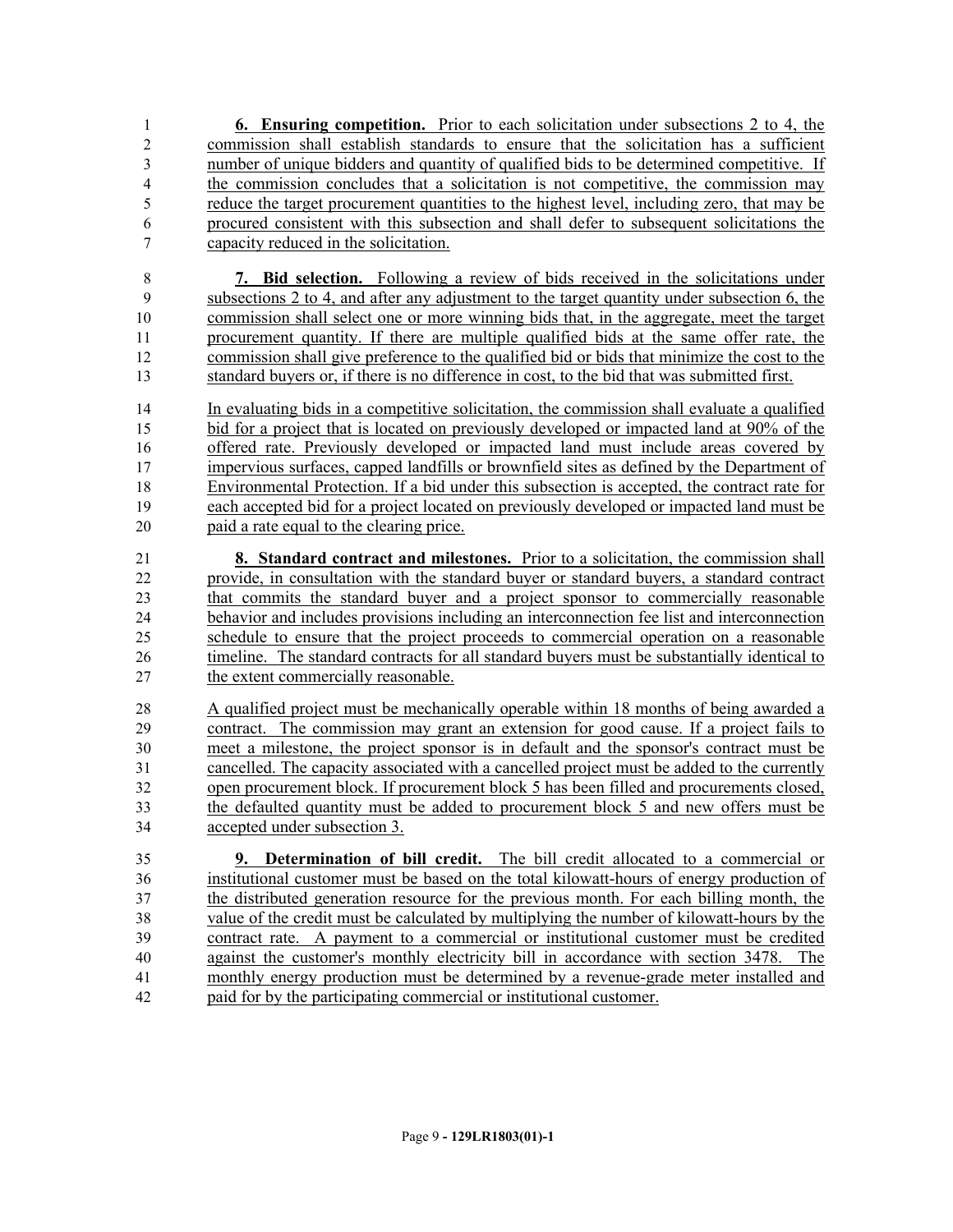| $\mathbf{1}$        | 10. Exemption. A customer is not considered a public utility or competitive                                                                                                         |
|---------------------|-------------------------------------------------------------------------------------------------------------------------------------------------------------------------------------|
| $\overline{c}$      | electricity provider solely as a result of entering into a contract with a standard buyer                                                                                           |
| $\overline{3}$      | under this section.                                                                                                                                                                 |
| $\overline{4}$<br>5 | 11. Rules. The commission shall adopt rules to implement this section by January 1,<br>2020. Rules adopted under this subsection are routine technical rules as defined in Title 5, |
| 6                   | chapter 375, subchapter 2-A.                                                                                                                                                        |
| 7                   | §3477. Large-scale shared resources procurement                                                                                                                                     |
| $8\,$               | 1. Procurement amounts. By July 1, 2024, the commission shall procure 250                                                                                                           |
| 9                   | megawatts of the output of large-scale shared distributed generation resources by                                                                                                   |
| 10                  | conducting an initial competitive solicitation of 50 megawatts to establish market-based,                                                                                           |
| 11                  | declining block contract rates to procure the remaining 200 megawatts.                                                                                                              |
|                     |                                                                                                                                                                                     |
| 12                  | 2. Initial competitive procurement. The following standards apply to the initial                                                                                                    |
| 13                  | competitive procurement of large-scale shared distributed generation resources:                                                                                                     |
|                     |                                                                                                                                                                                     |
| 14                  | On or before January 1, 2020, the commission shall publish rules for the<br>А.                                                                                                      |
| 15                  | competitive solicitation of long-term contracts for the output of 50 megawatts of                                                                                                   |
| 16                  | large-scale shared distributed generation resources under subsection 1. The                                                                                                         |
| 17                  | publication must include the form of contract provided under subsection 8;                                                                                                          |
| 18                  | B. The commission shall accept bids for 30 calendar days, beginning on or before                                                                                                    |
| 19                  | July 1, 2020, and review the bids based on the requirements under subsections $5, 6$                                                                                                |
| 20                  |                                                                                                                                                                                     |
|                     | and 7. The commission may select qualified bids in excess of 50 megawatts if the                                                                                                    |
| 21                  | commission determines that the incremental procurement is in the public interest. If                                                                                                |
| 22                  | the commission selects qualified bids in excess of 50 megawatts, the commission                                                                                                     |
| 23                  | shall reduce the quantity procured in subsequent block procurements.<br>If the                                                                                                      |
| 24                  | commission selects bids totaling less than 50 megawatts in the initial competitive                                                                                                  |
| 25                  | procurement, the quantity procured in subsequent block procurements must increase                                                                                                   |
| 26                  | by the difference between 50 megawatts and the number of megawatts submitted in                                                                                                     |
| 27                  | the initial competitive procurement. If pursuant to subsections 5 and 6 no bids are                                                                                                 |
| 28                  | accepted, the commission shall:                                                                                                                                                     |
| 29                  | (1) Conduct a new initial competitive procurement under this subsection within 9                                                                                                    |
| 30                  | months; and                                                                                                                                                                         |
|                     |                                                                                                                                                                                     |
| 31                  | (2) Study the reasons for the inability of the procurement to secure the target                                                                                                     |
| 32                  | amount and submit a report of its findings and any recommended legislation to                                                                                                       |
| 33                  | the joint standing committee of the Legislature having jurisdiction over energy                                                                                                     |
| 34                  | matters;                                                                                                                                                                            |
| 35                  | C. The commission shall issue a public notice of the procurement results no later                                                                                                   |
| 36                  | than 30 calendar days after the bid acceptance period has ended. The public notice                                                                                                  |
| 37                  | must include the name, sponsor, size and location of each selected project and the                                                                                                  |
|                     |                                                                                                                                                                                     |
| 38                  | awarded contract price; and                                                                                                                                                         |
| 39                  | D. The applicable standard buyer shall enter into a contract with the selected project                                                                                              |
| 40                  | or projects for a term of 20 years at the clearing price to be paid as a bill credit to the                                                                                         |
| 41                  | subscribers.                                                                                                                                                                        |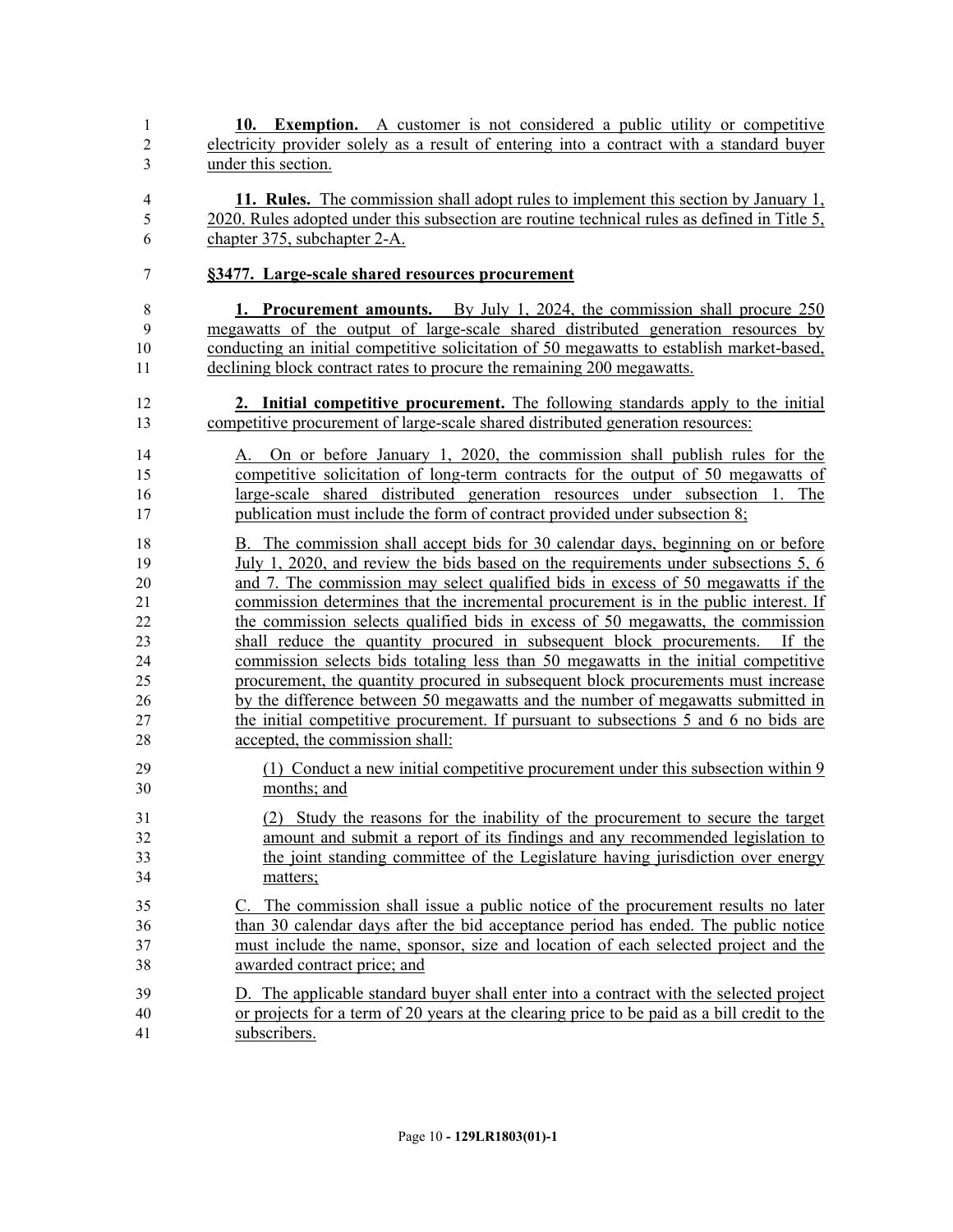| 1                   | 3. Subsequent block contract rate procurements. Subsequent to the procurement                                                                                    |
|---------------------|------------------------------------------------------------------------------------------------------------------------------------------------------------------|
| $\sqrt{2}$          | of capacity under subsection 2, the remaining procurement must proceed pursuant to the                                                                           |
| 3                   | following:                                                                                                                                                       |
| $\overline{4}$<br>5 | A. The commission shall procure 4 additional blocks of contracted distributed<br>generation resources to meet the overall procurement goal of subsection 1. Each |
| 6                   | procurement block size equals 1/4 of the difference between 250 megawatts and the                                                                                |
| 7                   | quantity procured under subsection 2. These blocks are numbered sequentially,                                                                                    |
| $\,$ $\,$           | starting with 2. Subsequent procurements are assigned to a particular block, starting                                                                            |
| 9                   | with procurement block 2 and finishing with procurement block 5;                                                                                                 |
| 10                  | B. The block contract rate for procurement block 2 must equal 97% of the clearing                                                                                |
| 11                  | price determined in subsection 2. Each successive procurement block must have a                                                                                  |
| 12                  | block contract rate equal to 97% of the preceding block;                                                                                                         |
| 13                  | C. Blocks 2 to 5 must be open immediately following the initial competitive                                                                                      |
| 14                  | procurement for bids qualifying under subsection 5;                                                                                                              |
| 15                  | D. The applicable standard buyer shall enter into a contract with each qualified                                                                                 |
| 16                  | project for a term of 20 years at a specified contract rate equal to the block contract                                                                          |
| 17                  | rate of the procurement block then open and paid as a bill credit to the subscribers;                                                                            |
| 18                  | and                                                                                                                                                              |
| 19                  | E. Each contract awarded pursuant to this subsection reduces the available capacity                                                                              |
| 20                  | in a procurement block, with the earliest awards reducing the lowest numbered                                                                                    |
| 21                  | procurement block that has remaining capacity. If an awarded contract exceeds the                                                                                |
| 22                  | remaining capacity of its procurement block, the contract rate is set at the block                                                                               |
| 23                  | contract rate for the block filled by this award and any overprocurement in one block                                                                            |
| 24                  | is subtracted from the quantity available in the next block. If a contract award                                                                                 |
| 25                  | exceeds the capacity of procurement block 5, the entire quantity of the offer is                                                                                 |
| 26                  | awarded at the block contract rate for procurement block 5 and no further contracts                                                                              |
| 27                  | may be awarded except under subsection 8.                                                                                                                        |
| 28<br>29            | 4. Failure to complete timely procurement. If any procurement block remains<br>unfilled for more than 12 months from the time the previous block was filled:     |
| 30                  | The commission shall suspend procurements under subsection 3 pending<br>А.                                                                                       |
| 31                  | completion of the process described in this subsection;                                                                                                          |
| 32                  | The commission shall review and may amend the rules published under<br>В.                                                                                        |
| 33                  | subsection 2, paragraph A or the standard contract under subsection 8 for a new                                                                                  |
| 34                  | competitive procurement of long-term contracts for the output of at least 50                                                                                     |
| 35                  | megawatts of large-scale shared distributed generation resources as part of the                                                                                  |
| 36                  | procurement goal in subsection 1. The commission shall publish any amendments                                                                                    |
| 37                  | and a new bid acceptance period in not less than 6 months and not more than 9                                                                                    |
| 38                  | months;                                                                                                                                                          |
| 39                  | C. The commission shall accept bids for 30 calendar days from the date established                                                                               |
| 40                  | and review the bids based on the requirements set forth in subsections 5, 6 and 7 and                                                                            |
| 41                  | the published rules. The commission may select qualified bids in excess of $50$                                                                                  |
| 42                  | megawatts if the commission determines that the incremental procurement is in the                                                                                |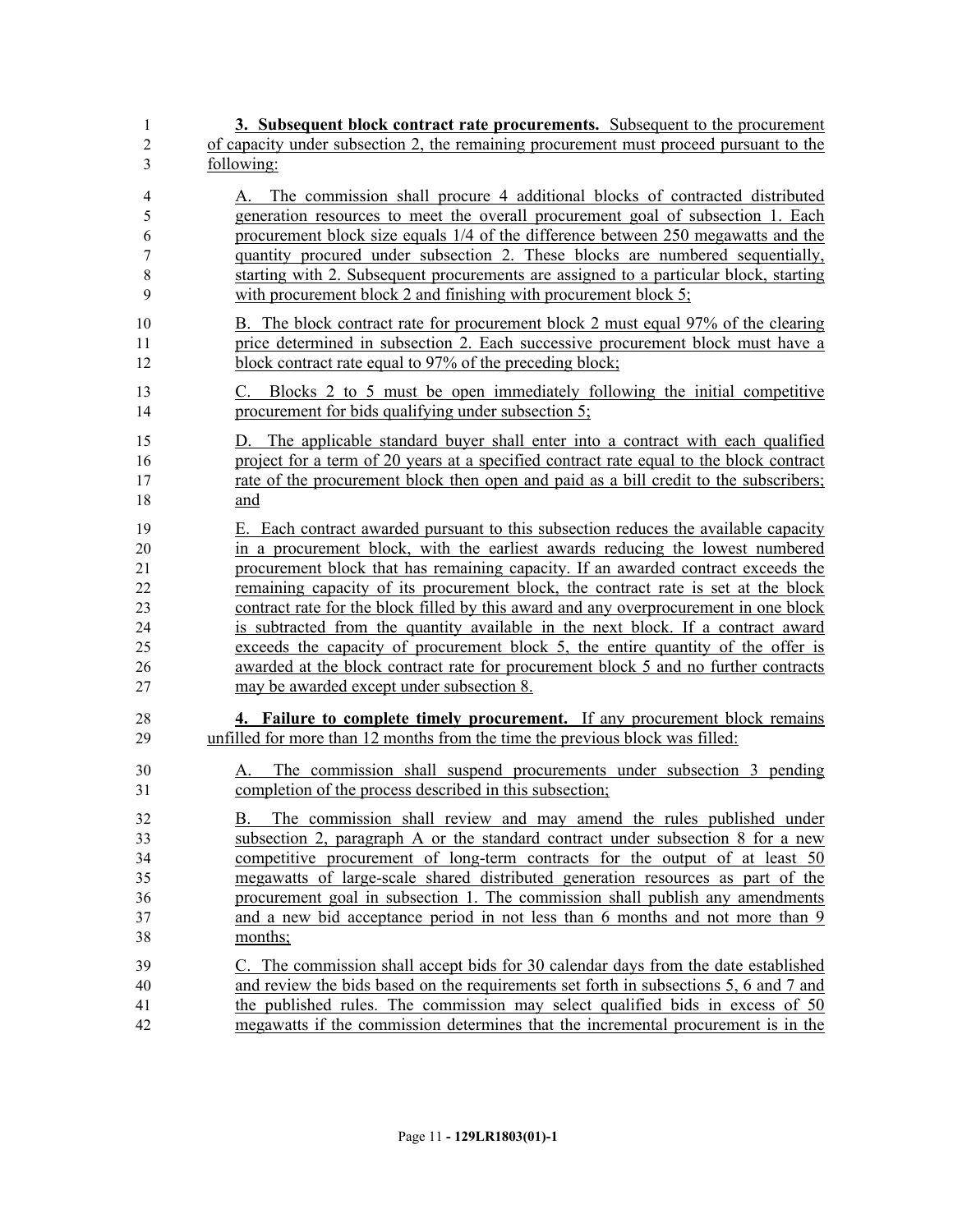| 1              | public interest and the incremental procurement reduces the quantity procured in          |
|----------------|-------------------------------------------------------------------------------------------|
| $\overline{2}$ | subsequent procurements;                                                                  |
| 3              | D. The commission shall issue a public notice of the procurement results no later         |
| $\overline{4}$ | than 30 calendar days after the bid acceptance period has ended. The public notice        |
| 5              | must include the name, sponsor, size and location of each selected project and the        |
| 6              | awarded contract price;                                                                   |
| 7              | E. The applicable standard buyer shall enter into a contract with the selected project    |
| $\,$ $\,$      | or projects for a term of 20 years at a specified contract rate equal to the highest      |
| 9              | selected bid rate as adjusted under subsection 7 to be paid as a bill credit to a         |
| 10             | subscriber;                                                                               |
| 11             | F. The commission shall reopen procurements under subsection 3 unless no contracts        |
| 12             | are awarded under paragraph E. The quantity procured under paragraph C must be            |
| 13             | subtracted from the current procurement block and the block contract rate for that        |
| 14             | procurement block must be set at the clearing price set under paragraph E. The block      |
| 15             | contract rate for each subsequent procurement block must be set at 97% of the newly       |
| 16             | established rate for the preceding procurement block; and                                 |
| 17             | G. If no contracts are awarded under paragraph E, the commission shall conduct            |
| 18             | another competitive solicitation under this subsection with the bid acceptance period     |
| 19             | to open approximately 12 months after the bid acceptance period determined in             |
| 20             | paragraph B. The commission shall also examine the reasons for the inability of the       |
| 21             | procurement to secure the target amount and submit a report of its findings and any       |
| 22             | recommended legislation to the joint standing committee of the Legislature having         |
| 23             | jurisdiction over energy matters.                                                         |
| 24             | <b>5. Bid qualification.</b> The commission shall establish minimum requirements for      |
| 25             | bids in a solicitation under this section, including:                                     |
| 26             | A. Demonstration of site control;                                                         |
| 27             | B. Demonstration of experience fulfilling the obligation to subscribers of shared         |
| 28             | distributed generation resources;                                                         |
| 29             | C. A fully executed interconnection service agreement with an investor-owned              |
| 30             | transmission and distribution utility;                                                    |
| 31             | D. A plan and schedule to obtain all required federal, state and local permits and        |
| 32             | approvals for the project; and                                                            |
| 33             | E. The capacity to make a financial assurance deposit at the time a contract is signed.   |
| 34             | A photovoltaic project must employ qualified persons for the complete installation and    |
| 35             | electrical maintenance of the distributed generation resource under standards required by |
| 36             | the Electricians' Examining Board under Title 32, section 1153-A. A bid may not be        |
| 37             | accepted for a distributed generation resource located on prime farmland as defined by    |
| 38             | the United States Department of Agriculture and delineated by the Department of           |
| 39             | Agriculture, Conservation and Forestry. The commission may by rule require a bidder to    |
| 40             | pay a reasonable bidding fee to defray administrative costs.                              |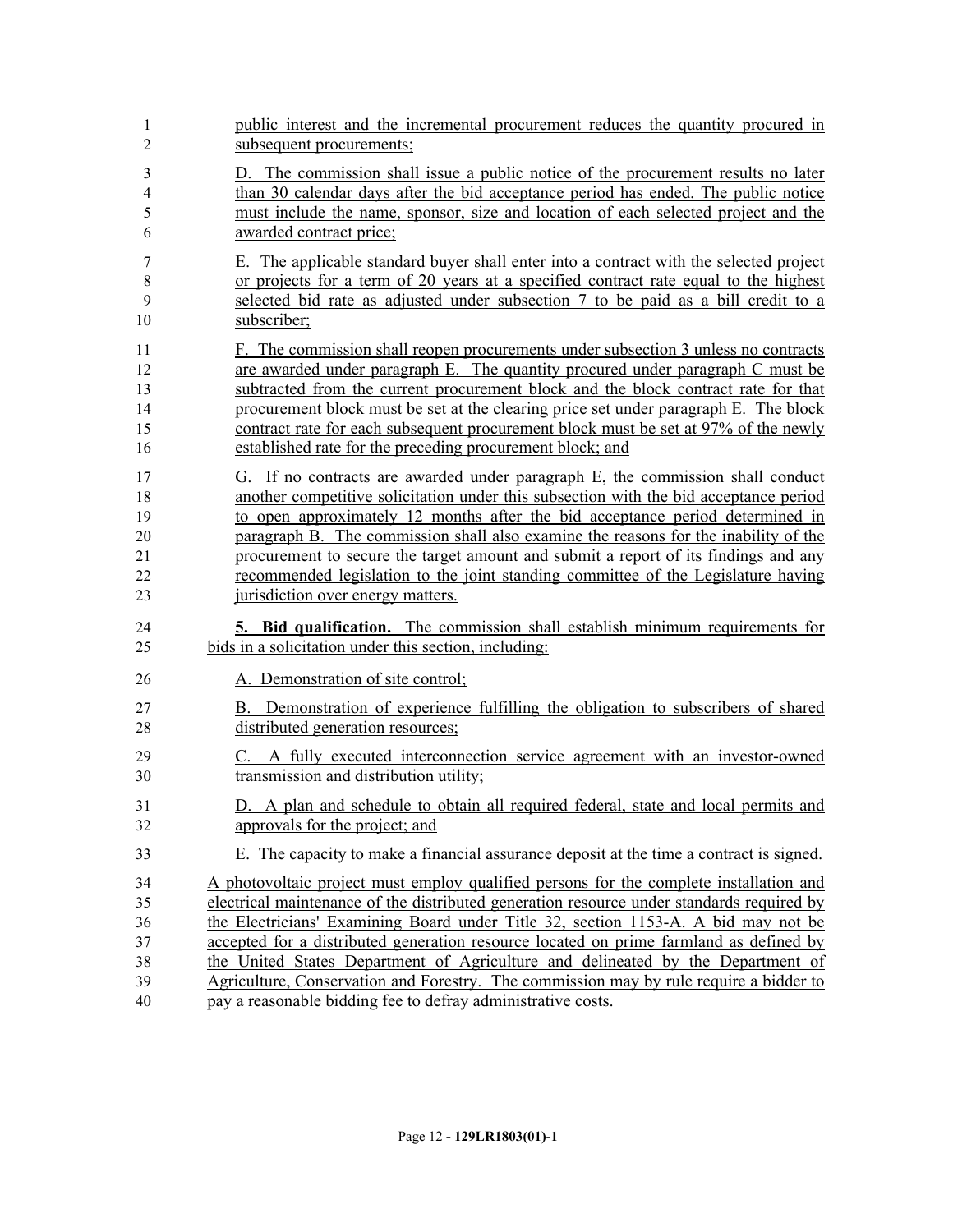- **6. Ensuring competition.** Prior to each solicitation under subsections 2 to 4, the commission shall establish standards to ensure that the solicitation has a sufficient number of unique bidders and quantity of qualified bids to be determined competitive. If the commission concludes that a solicitation is not competitive, the commission may reduce the target procurement quantities to the highest level, including zero, that may be procured consistent with this subsection and shall defer to subsequent solicitations the capacity reduced in that solicitation.
- **7. Bid selection.** Following a review of bids received in the solicitations under subsections 2 to 4, and after any adjustment to the target quantity under subsection 6, the commission shall select one or more winning bids that, in the aggregate, meet the target procurement quantity. If there are multiple qualified bids at the same bid rate, the commission shall give preference to the qualified bid or bids that minimize the cost to the standard buyers or, if there is no difference in cost, to the bid that was submitted first.
- In evaluating bids in a competitive solicitation, the commission shall evaluate a qualified bid for a project that is located on previously developed or impacted land at 90% of the bid rate. Previously developed or impacted land must include areas covered by impervious surfaces, capped landfills or brownfield sites as defined by the Department of Environmental Protection. If a bid under this subsection is accepted, the contract rate for each accepted bid for a project located on previously developed or impacted land must be paid a rate equal the clearing price.
- **8. Standard contract and milestones.** Prior to a solicitation, the commission shall provide, in consultation with the standard buyer or standard buyers, a standard contract that commits the standard buyer and a project sponsor to commercially reasonable behavior and includes provisions including an interconnection fee list and interconnection schedule to ensure that the project proceeds to commercial operation on a reasonable timeline. The standard contracts for all standard buyers must be substantially identical to 27 the extent commercially reasonable.
- A qualified project must be mechanically operable within 18 months of being awarded a contract. The commission may grant an extension for good cause. If a project fails to meet a milestone, the project sponsor is in default and the sponsor's contract must be cancelled. The capacity associated with a cancelled project must be added to the currently open procurement block. If procurement block 5 has been filled and procurements closed, the defaulted quantity must be added to procurement block 5 and new offers must be accepted under subsection 3.
- **9. Payment and minimum subscription.** The project sponsor and subscribers must receive the contract rate for the output of a large-scale shared distributed generation resource that is fully subscribed. For any portion not subscribed, the project sponsor must receive the wholesale rate. Requirements for minimum subscriptions include:
- A. At least 50% of the total nameplate capacity of a large-scale shared distributed generation resource must be subscribed by subscriptions of 25 kilowatts or less or at least 20% of the total nameplate capacity must be subscribed by subscriptions of 25 kilowatts or less if subscriptions from a municipality or units of municipal government account for more than 30% of the total nameplate capacity, unless subscriptions from a municipality or units of municipal government account for more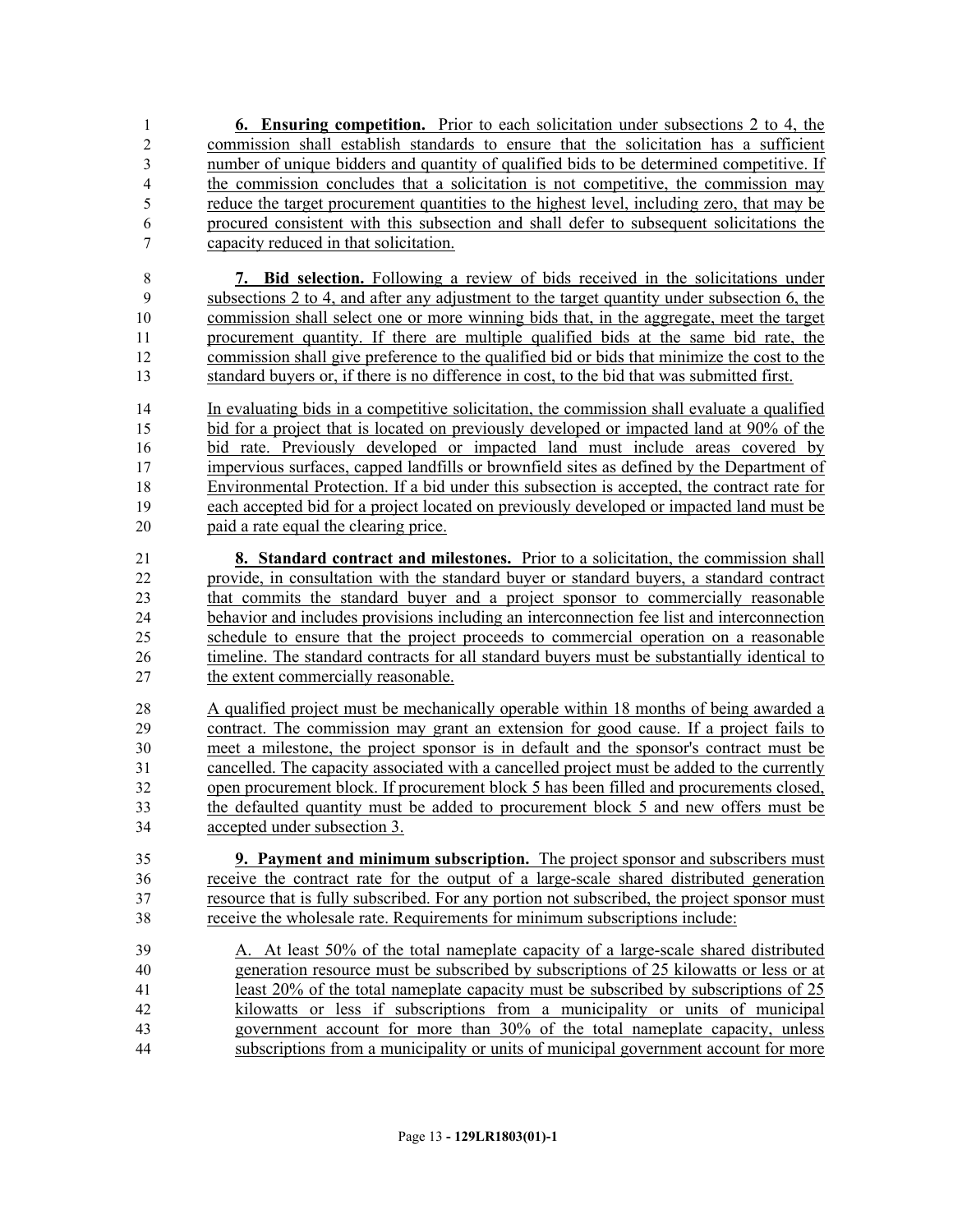| $\mathbf{1}$                                                                           | than 50% of the total nameplate capacity of a large-scale shared distributed                                                                                                                                                                                                                                                                                                                                                                                                                                                                                                                                                                                                                                                                                                                                                                                                                                                                                                                                                                                                                                                                                                                                                                                                                                                                                        |
|----------------------------------------------------------------------------------------|---------------------------------------------------------------------------------------------------------------------------------------------------------------------------------------------------------------------------------------------------------------------------------------------------------------------------------------------------------------------------------------------------------------------------------------------------------------------------------------------------------------------------------------------------------------------------------------------------------------------------------------------------------------------------------------------------------------------------------------------------------------------------------------------------------------------------------------------------------------------------------------------------------------------------------------------------------------------------------------------------------------------------------------------------------------------------------------------------------------------------------------------------------------------------------------------------------------------------------------------------------------------------------------------------------------------------------------------------------------------|
| $\overline{2}$                                                                         | generation resource; and                                                                                                                                                                                                                                                                                                                                                                                                                                                                                                                                                                                                                                                                                                                                                                                                                                                                                                                                                                                                                                                                                                                                                                                                                                                                                                                                            |
| $\mathfrak{Z}$                                                                         | B. At least:                                                                                                                                                                                                                                                                                                                                                                                                                                                                                                                                                                                                                                                                                                                                                                                                                                                                                                                                                                                                                                                                                                                                                                                                                                                                                                                                                        |
| $\overline{4}$                                                                         | (1) Ten percent of the total nameplate capacity of a large-scale shared distributed                                                                                                                                                                                                                                                                                                                                                                                                                                                                                                                                                                                                                                                                                                                                                                                                                                                                                                                                                                                                                                                                                                                                                                                                                                                                                 |
| 5                                                                                      | generation resource must be subscribed by households with low or moderate                                                                                                                                                                                                                                                                                                                                                                                                                                                                                                                                                                                                                                                                                                                                                                                                                                                                                                                                                                                                                                                                                                                                                                                                                                                                                           |
| 6                                                                                      | income or by organizations serving low or moderate income households if the                                                                                                                                                                                                                                                                                                                                                                                                                                                                                                                                                                                                                                                                                                                                                                                                                                                                                                                                                                                                                                                                                                                                                                                                                                                                                         |
| $\boldsymbol{7}$                                                                       | subscriptions serve to directly reduce the electricity costs for low or moderate                                                                                                                                                                                                                                                                                                                                                                                                                                                                                                                                                                                                                                                                                                                                                                                                                                                                                                                                                                                                                                                                                                                                                                                                                                                                                    |
| 8                                                                                      | income households; or                                                                                                                                                                                                                                                                                                                                                                                                                                                                                                                                                                                                                                                                                                                                                                                                                                                                                                                                                                                                                                                                                                                                                                                                                                                                                                                                               |
| 9                                                                                      | (2) If a municipality or unit of municipal government accounts for more than                                                                                                                                                                                                                                                                                                                                                                                                                                                                                                                                                                                                                                                                                                                                                                                                                                                                                                                                                                                                                                                                                                                                                                                                                                                                                        |
| 10                                                                                     | 50% of the subscriptions to a large-scale shared distributed generation resource,                                                                                                                                                                                                                                                                                                                                                                                                                                                                                                                                                                                                                                                                                                                                                                                                                                                                                                                                                                                                                                                                                                                                                                                                                                                                                   |
| 11                                                                                     | 5% of the total nameplate capacity of the large-scale shared distributed                                                                                                                                                                                                                                                                                                                                                                                                                                                                                                                                                                                                                                                                                                                                                                                                                                                                                                                                                                                                                                                                                                                                                                                                                                                                                            |
| 12                                                                                     | generation resource must be subscribed by households with low or moderate                                                                                                                                                                                                                                                                                                                                                                                                                                                                                                                                                                                                                                                                                                                                                                                                                                                                                                                                                                                                                                                                                                                                                                                                                                                                                           |
| 13                                                                                     | income or by organizations serving low or moderate income households if the                                                                                                                                                                                                                                                                                                                                                                                                                                                                                                                                                                                                                                                                                                                                                                                                                                                                                                                                                                                                                                                                                                                                                                                                                                                                                         |
| 14                                                                                     | subscriptions serve to directly reduce the electricity costs for low or moderate                                                                                                                                                                                                                                                                                                                                                                                                                                                                                                                                                                                                                                                                                                                                                                                                                                                                                                                                                                                                                                                                                                                                                                                                                                                                                    |
| 15                                                                                     | income households.                                                                                                                                                                                                                                                                                                                                                                                                                                                                                                                                                                                                                                                                                                                                                                                                                                                                                                                                                                                                                                                                                                                                                                                                                                                                                                                                                  |
| 16                                                                                     | Subscriptions from municipalities or units of municipal government may not account for                                                                                                                                                                                                                                                                                                                                                                                                                                                                                                                                                                                                                                                                                                                                                                                                                                                                                                                                                                                                                                                                                                                                                                                                                                                                              |
| 17                                                                                     | more than 70% of the nameplate capacity of a large-scale shared distributed generation                                                                                                                                                                                                                                                                                                                                                                                                                                                                                                                                                                                                                                                                                                                                                                                                                                                                                                                                                                                                                                                                                                                                                                                                                                                                              |
| 18                                                                                     | resource. For the purposes of this subsection, "low or moderate income" means up to 80%                                                                                                                                                                                                                                                                                                                                                                                                                                                                                                                                                                                                                                                                                                                                                                                                                                                                                                                                                                                                                                                                                                                                                                                                                                                                             |
| 19                                                                                     | the median income for the county or metropolitan area as determined by the Maine State                                                                                                                                                                                                                                                                                                                                                                                                                                                                                                                                                                                                                                                                                                                                                                                                                                                                                                                                                                                                                                                                                                                                                                                                                                                                              |
| 20                                                                                     | Housing Authority.                                                                                                                                                                                                                                                                                                                                                                                                                                                                                                                                                                                                                                                                                                                                                                                                                                                                                                                                                                                                                                                                                                                                                                                                                                                                                                                                                  |
| 21<br>22<br>23<br>24<br>25<br>26<br>27<br>28<br>29<br>30<br>31<br>32<br>33<br>34<br>35 | Determination of subscriber bill credit. The bill credit allocated to each<br>10.<br>subscriber from a large-scale shared distributed generation resource must be based on the<br>subscriber's percentage interest of the total production of the large-scale shared<br>distributed generation resource for the previous month. For each billing month, the value<br>of the credit allocated to a subscriber must be calculated by multiplying the number of<br>kilowatt-hours constituting the subscriber's share by the contract rate. On a monthly basis,<br>the project sponsor shall provide to the investor-owned transmission and distribution<br>utility in a standardized and electronic format a list of subscribers and subscriber<br>information required to calculate the bill credit to be provided to each subscriber. A credit<br>to a subscriber must be applied against the subscriber's monthly electricity bill in<br>accordance with section 3478 no later than one billing month following the month during<br>which the energy was generated by the large-scale shared distributed generation resource.<br>The investor-owned transmission and distribution utility shall provide a monthly record<br>to the project sponsor of the credit applied to a subscriber within a month after the credits<br>are applied to the subscriber's bill. |
| 36                                                                                     | The monthly output available for allocation as subscribed or unsubscribed energy must be                                                                                                                                                                                                                                                                                                                                                                                                                                                                                                                                                                                                                                                                                                                                                                                                                                                                                                                                                                                                                                                                                                                                                                                                                                                                            |
| 37                                                                                     | determined by a revenue-grade meter installed and paid for by the project sponsor.                                                                                                                                                                                                                                                                                                                                                                                                                                                                                                                                                                                                                                                                                                                                                                                                                                                                                                                                                                                                                                                                                                                                                                                                                                                                                  |
| 38                                                                                     | 11. Exemption. A project sponsor or subscriber is not considered a public utility or                                                                                                                                                                                                                                                                                                                                                                                                                                                                                                                                                                                                                                                                                                                                                                                                                                                                                                                                                                                                                                                                                                                                                                                                                                                                                |
| 39                                                                                     | competitive electricity provider solely as a result of the project sponsor's or subscriber's                                                                                                                                                                                                                                                                                                                                                                                                                                                                                                                                                                                                                                                                                                                                                                                                                                                                                                                                                                                                                                                                                                                                                                                                                                                                        |
| 40                                                                                     | interest or participation in a large-scale shared distributed generation resource.                                                                                                                                                                                                                                                                                                                                                                                                                                                                                                                                                                                                                                                                                                                                                                                                                                                                                                                                                                                                                                                                                                                                                                                                                                                                                  |
| 41                                                                                     | 12. Renewable energy credits. Prior to a project sponsor's entering into a contract                                                                                                                                                                                                                                                                                                                                                                                                                                                                                                                                                                                                                                                                                                                                                                                                                                                                                                                                                                                                                                                                                                                                                                                                                                                                                 |
| 42                                                                                     | with a subscriber under this section, the commission shall provide to the sponsor a                                                                                                                                                                                                                                                                                                                                                                                                                                                                                                                                                                                                                                                                                                                                                                                                                                                                                                                                                                                                                                                                                                                                                                                                                                                                                 |
| 43                                                                                     | standard disclosure to be distributed by the sponsor to all participating subscribers that                                                                                                                                                                                                                                                                                                                                                                                                                                                                                                                                                                                                                                                                                                                                                                                                                                                                                                                                                                                                                                                                                                                                                                                                                                                                          |
|                                                                                        |                                                                                                                                                                                                                                                                                                                                                                                                                                                                                                                                                                                                                                                                                                                                                                                                                                                                                                                                                                                                                                                                                                                                                                                                                                                                                                                                                                     |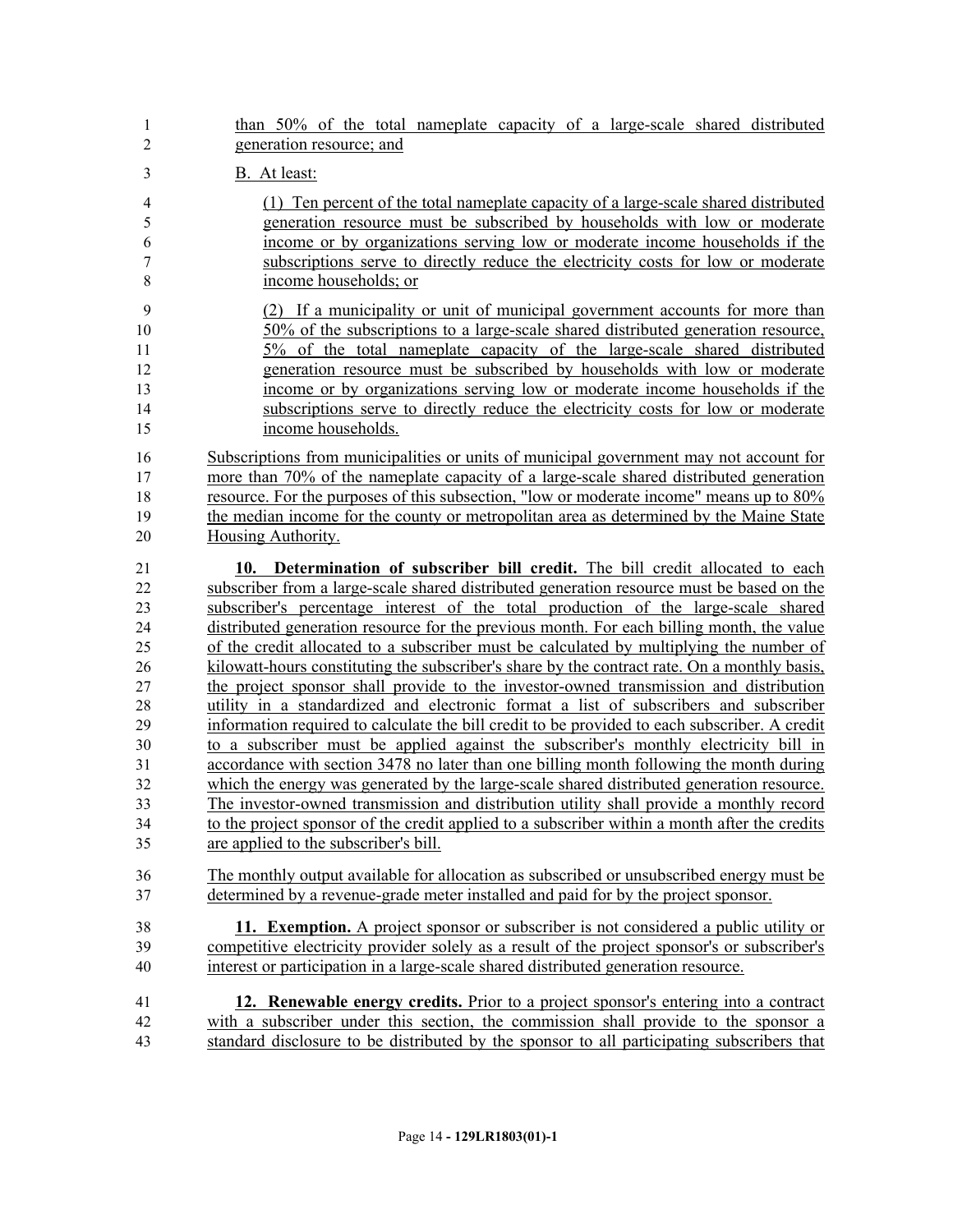describes the effect of selling the renewable attributes of exported electricity to the standard buyer and explains how a subscriber may participate in the voluntary renewable energy credit market. The commission shall establish a mechanism to allow a subscriber with a share of less than 25 kilowatts to purchase renewable energy credits up to the amount and of a substantially equivalent type to that the subscriber has sold to the standard buyer at a price equal to 80% of market value.

 **13. Consumer protection.** The commission shall establish by rule consumer protection standards to protect subscribers from fraud and other unfair and deceptive business practices. The commission may impose administrative penalties under chapter 15 upon a project sponsor and may order restitution for any party injured by a violation for which a penalty may be assessed pursuant to chapter 15.

 The commission through its own counsel or through the Attorney General may apply to the Superior Court of any county of the State to enforce any lawful order made or action 14 taken by the commission pursuant to this subsection and the court may issue any preliminary or final order that the court determines proper.

 **14. Disclosures.** Prior to the sale or resale of a subscription in a large-scale shared distributed generation resource or proposed large-scale shared distributed generation resource, a project sponsor selling or reselling the subscription shall provide a disclosure to potential subscribers that includes the following:

- A. A good faith estimate of the annual kilowatt-hours to be delivered by the large- scale shared distributed generation resource based on the size of the subscriber's interest;
- B. A plain language explanation of the terms under which the bill credit under section 3478 will be calculated;
- C. A plain language explanation of the contract provisions regulating the disposition or transfer of the subscription; and
- D. A plain language explanation of the costs and benefits to the potential subscriber, based on the subscriber's current usage and applicable tariff under section 3209-B for the term of the proposed contract.

 The commission may establish a standard disclosure to be provided to potential subscribers by a project sponsor to disclose the information under this subsection and other information as the commission determines necessary to protect the interests of potential subscribers.

 **15. Transfer of subscriptions.** A subscriber may transfer or assign a subscription to the associated project sponsor or to any person or entity that qualifies to be a subscriber in the large-scale shared distributed generation resource. A project sponsor must provide a process for assignment or transfer of a subscription. A project sponsor may not impose transfer fees on a subscriber that moves to a different location within the same utility service territory.

 **16. Project sponsor report.** One year after commercial operation of a large-scale shared distributed generation resource commences, the project sponsor must submit to the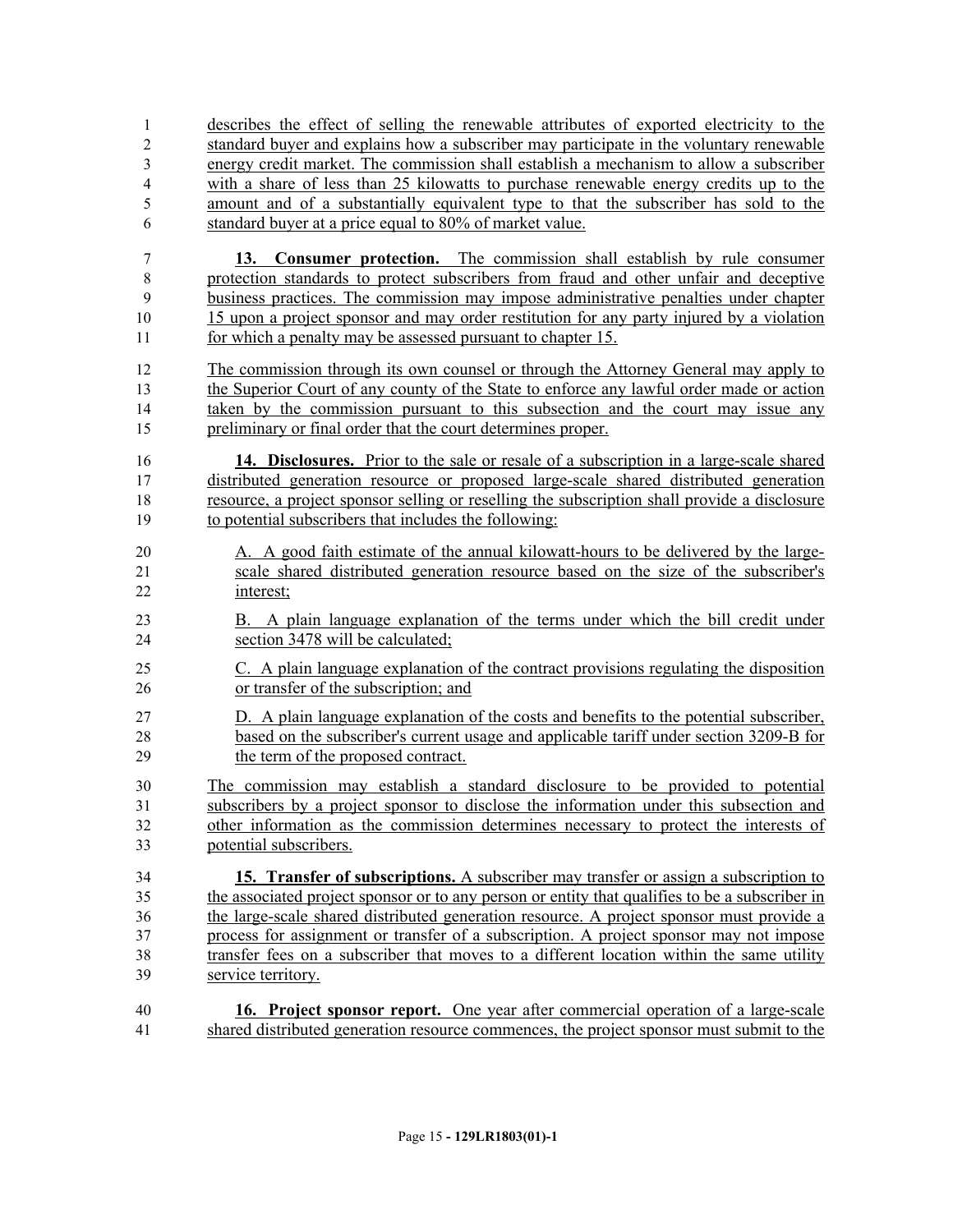commission a report detailing compliance with this subsection and subsections 10, 12, 14 and 15.

- **17. Rules.** By January 1, 2020, the commission shall adopt rules to implement this section. Rules adopted under this subsection are routine technical rules as defined in Title 5, chapter 375, subchapter 2-A.
- **§3478. Bill credits; utility costs paid by project sponsor**

 **1. Credit assigned to a customer's bill.** If the value of a credit to be applied to a customer's bill under this chapter is less than the amount owed by the customer at the end of the applicable billing period, the customer must be billed for the difference between the amount shown on the bill and the value of the available credit. If the value of the credit to be applied to a customer's bill under this chapter is greater than the amount owed by the customer at the end of the billing period, the remaining value of the credit must carry over from month to month.

 **2. Utility costs paid by project sponsor.** If a project sponsor pays an investor- owned transmission and distribution utility's costs associated with billing and collection from a subscriber, at the request of the project sponsor the utility shall bill the subscriber on behalf of the project sponsor. Costs under this subsection are subject to review by the commission.

 **3. Rules.** The commission shall adopt rules to implement this section. Rules adopted under this section are routine technical rules as defined in Title 5, chapter 375, subchapter 2-A.

 **Sec. A-8. Reports.** By December 1, 2021, the Public Utilities Commission shall provide a report to the joint standing committee of the Legislature having jurisdiction over energy matters on the status of metering and billing system capabilities for investor- owned transmission and distribution utilities in the State. The report must include capabilities of systems to reliably offer time-differentiated rates for delivery and supply of energy; the commission's level of confidence in metering and billing systems to provide accurate information to utilities, consumers and the commission; the capacity of systems to accommodate rates for bidirectional flow of power for customers with distributed energy resources; and the degree to which systems are being used to achieve the smart grid policy goals under the Maine Revised Statutes, Title 35-A, section 3143. The commission shall report on any changes to rates or rules or other changes the commission intends to adopt to increase the effectiveness of systems under this paragraph and may make recommendations to the joint standing committee.

 The joint standing committee of the Legislature having jurisdiction over energy matters may report out legislation based on any recommendations under this section to the Second Regular Session of the 130th Legislature.

 **Sec. A-9. Evaluation.** The Public Utilities Commission shall evaluate net energy billing under the Maine Revised Statutes, Title 35-A, section 3209-A, when the total amount of generation capacity involved in net energy billing in the State reaches 8% of the total maximum load of transmission and distribution utilities in the State. The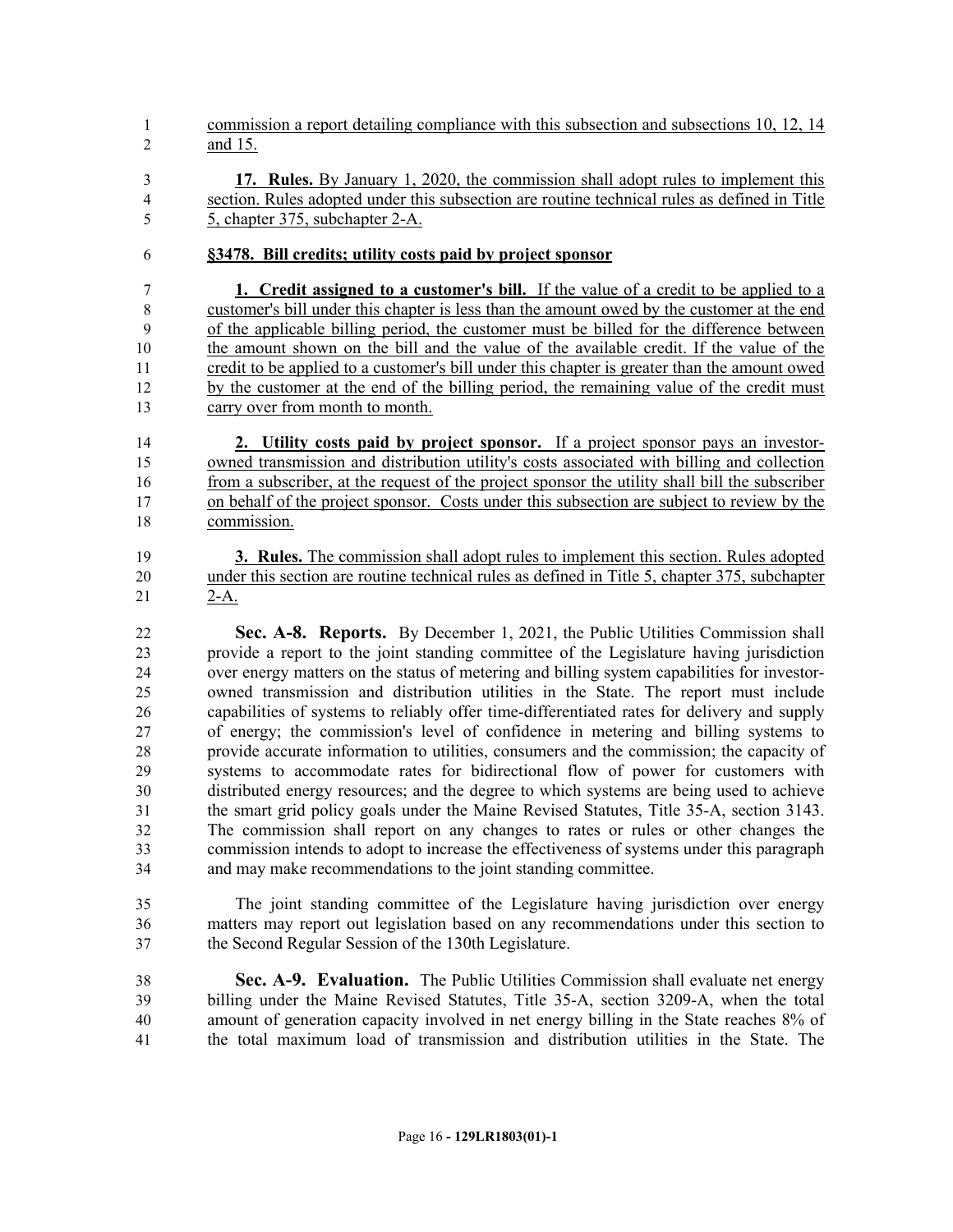The joint standing committee may report out legislation based on the recommendations.

**PART B**

 **Sec. B-1. Competitive solicitation; solar energy projects; long-term contracts.**

 commission shall evaluate the effectiveness of net energy billing in achieving state policy goals and providing benefits to ratepayers and submit a report to the joint standing committee of the Legislature having jurisdiction over energy matters with its findings.

 1. By October 1, 2019, in accordance with the Maine Revised Statutes, Title 35-A, section 3210-C, except as otherwise provided by this section, the Public Utilities Commission shall conduct one or more competitive solicitations for proposals for a long- term contract to supply installed capacity and associated renewable energy and renewable energy credits from one or more solar energy projects. Subject to the requirements of this section, the commission shall direct one or more transmission and distribution utilities to execute a long-term contract of up to 20 years for the installed capacity and associated renewable energy and renewable energy credits of one or more solar energy projects. For purposes of this section, "solar energy project" means a solar photovoltaic generation facility that is connected to the electrical transmission and distribution system located in the State.

 2. Following a review of proposals submitted in response to a competitive solicitation under subsection 1, the commission shall negotiate with one or more potential suppliers to supply no less than an aggregate total of 100 megawatts and no more than an aggregate total of 400 megawatts of installed capacity and associated renewable energy and renewable energy credits from one or more solar energy projects. The commission may direct one or more transmission and distribution utilities to execute a long-term contract with a supplier under this subsection if the commission determines that:

- A. The potential supplier proposes the sale of renewable energy produced by a solar energy project;
- B. The potential supplier has the technical and financial capacity to develop, construct, operate and, to the extent consistent with applicable federal law, decommission and remove the solar energy project;
- C. The solar energy project will be constructed and operating within 5 years of the date the contract is executed, unless the commission and supplier negotiate a longer time period; and
- D. The proposed contract:
- (1) Represents the lowest-cost means of procuring solar energy;
- (2) Will provide benefits to ratepayers that exceed the proposed costs to ratepayers; and
- (3) Provides for a nominal levelized cost that is not greater than 3.5 cents per kilowatt-hour over the term of the contract. For purposes of this paragraph, "levelized cost" means an economic assessment of the cost of an energy-generating system including all the costs over its lifetime: initial investment,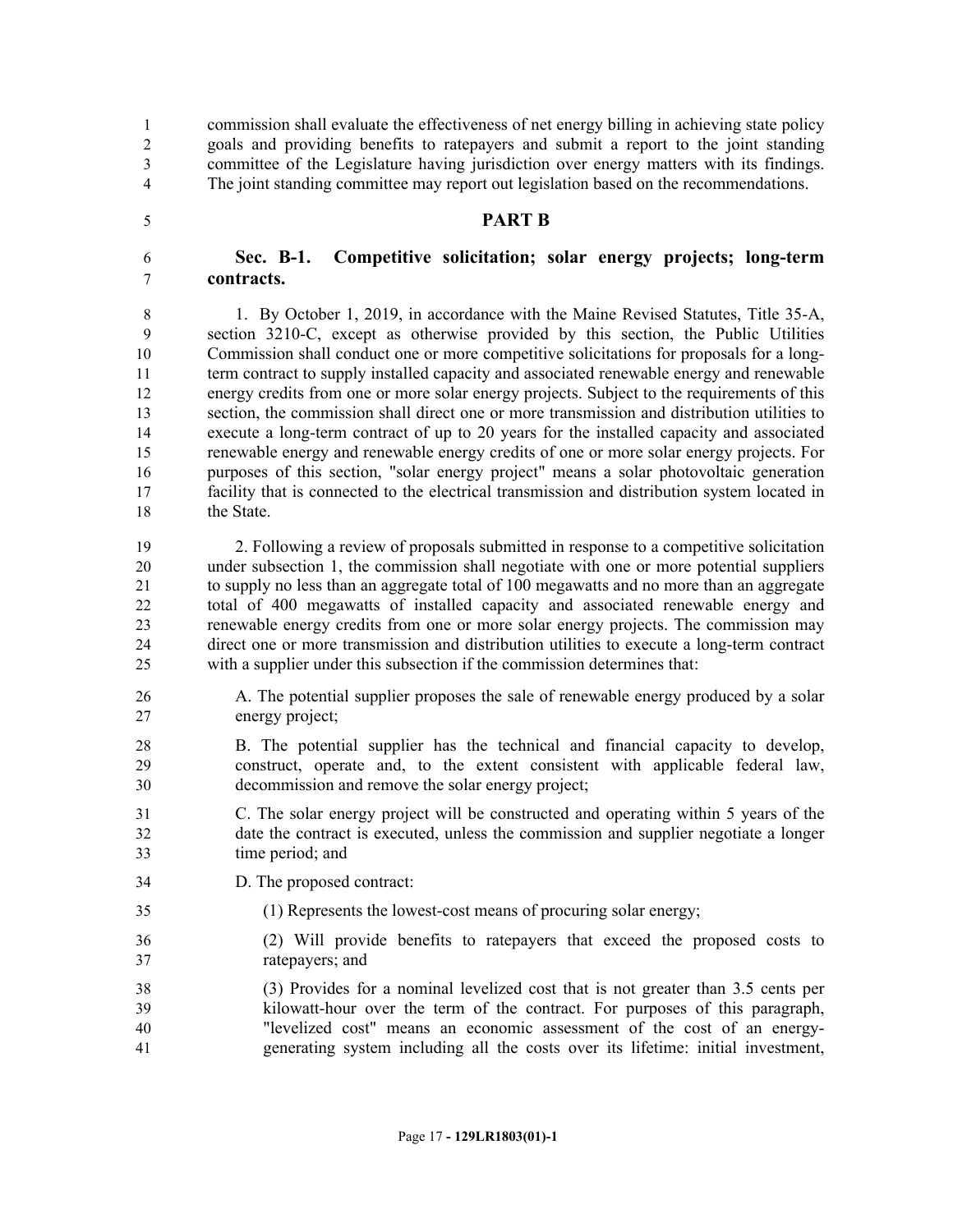operations and maintenance, fuel and capital measured at current value without adjusting for inflation.

 3. If, following a competitive solicitation under subsection 1, the commission directs the execution of one or more contracts for an aggregate amount of capacity that is less than 400 megawatts, the commission shall conduct one or more further competitive solicitations pursuant to subsection 1 no less than every 24 months, unless the commission determines that a longer period of time between solicitations is likely to result in substantially lower contract prices. If the commission determines that the likely benefits to ratepayers resulting from a contract executed under the solicitation process will exceed the likely costs, the commission shall continue the solicitations until the aggregate amount of capacity contracted pursuant to this subsection reaches 400 megawatts.

 4. To mitigate any adverse impacts on electric rates of a long-term contract executed under this section, the commission shall require the supplier, as part of the long-term contract, to take advantage of future federal support that may become available to the supplier's project over the contract term.

 5. The commission may approve only long-term contracts under this section that in the aggregate would result in an increase in electric rates no larger than the amount of the assessment charged under the Maine Revised Statutes, Title 35-A, section 10110, subsection 4-A at the time that the contract is executed. The commission may assess to a rate class associated with a contract only costs in an amount consistent with Title 35-A, section 10110, subsection 4-A.

 6. The commission may adopt rules to carry out the purposes of this section. Rules adopted pursuant to this subsection are routine technical rules as defined by the Maine Revised Statutes, Title 5, chapter 375, subchapter 2-A.

 **Sec. B-2. Reporting; review of terms and conditions for long-term contracts for solar energy.** By January 1, 2020 and by every January 1st of subsequent years in which a contract under this Part is in effect, the commission shall submit a report to the joint standing committee of the Legislature having jurisdiction over energy matters on the procurement of transmission capacity, capacity resources, energy and renewable energy credits under section 1 in the preceding 12 months. The report must contain information, including, but not limited to, the number of requests for proposals by the commission for long-term contracts, the number of responses to requests for proposals pursuant to which a contract has been finalized, the number of executed term sheets or contracts resulting from the requests for proposals, the commission's initial estimates of ratepayer costs or savings associated with any approved term sheet, actual ratepayer costs or savings for the previous year associated with any procurement, the total ratepayer costs or savings at the time of the report and the megawatt-hours, renewable energy credits or capacity produced or procured through contracts. The report must also include a plan for any subsequent procurement of capacity resources, energy and renewable energy credits under this Part, including dates for requests for proposals, and types of resources to be procured.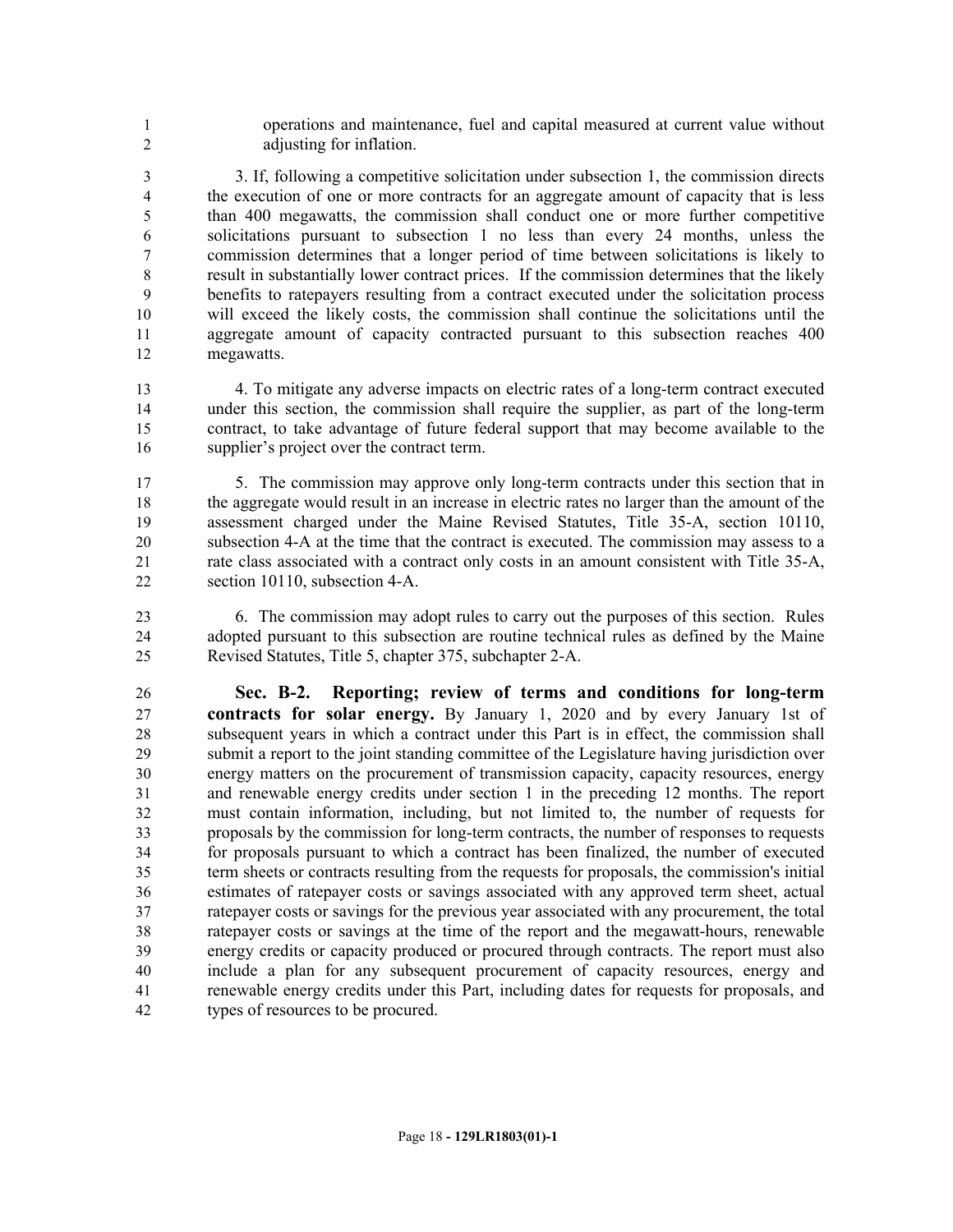**Sec. B-3. Recommendations for long-term contracts for installed capacity and associated renewable energy and renewable energy credits produced by solar energy projects.** No later than January 15, 2020, the Executive Department, Governor's Energy Office shall make a recommendation to the joint standing committee of the Legislature having jurisdiction over energy matters regarding terms and conditions for long-term contracts for installed capacity and associated renewable energy and renewable energy credits produced by solar energy projects under the Maine Revised Statutes, Title 35-A, section 3210-C. In making a recommendation under this section, the office shall, at a minimum, consider the following issues:

- 1. Risks to ratepayers associated with fossil fuel price volatility over the next 20 years;
- 2. State goals for the reduction of greenhouse gas emissions established in Title 38, section 576; and
- 3. Other potential benefits attributable to the development of solar energy projects, including but not limited to public health, job creation and other economic benefits and energy security.
- **SUMMARY**
- This bill regards amendments and enactments of provisions regarding energy billing and the Maine Solar Energy Act, including:
- 1. Establishing parameters on the financial interest and limits of accounts for net energy billing;

 2. Directing the Public Utilities Commission to establish a pilot program implementing a tariff rate for nonresidential customers of new distributed generation resources if the commission determines a tariff rate is the most cost-effective manner possible to promote the development of distributed generation resources;

- 3. Amending the Maine Solar Energy Act by:
- 27 A. Adding specific measures to support solar energy;
- B. Establishing a standard buyer designation and detailing the standard buyer's obligations and cost allocation;
- C. Directing the Public Utilities Commission to procure 125 megawatts for the output of distributed generation resources associated with commercial or institutional customer accounts through a bid solicitation process;
- D. Directing the Public Utilities Commission to procure 250 megawatts for the output of large-scale shared distributed generation resources through a bid solicitation process; and
- E. Detailing the process by which credits are applied to a customer's bill and how entities that own or operate a large-scale shared distributed generation resource on behalf of customers that own a proportional interest in the large-scale shared